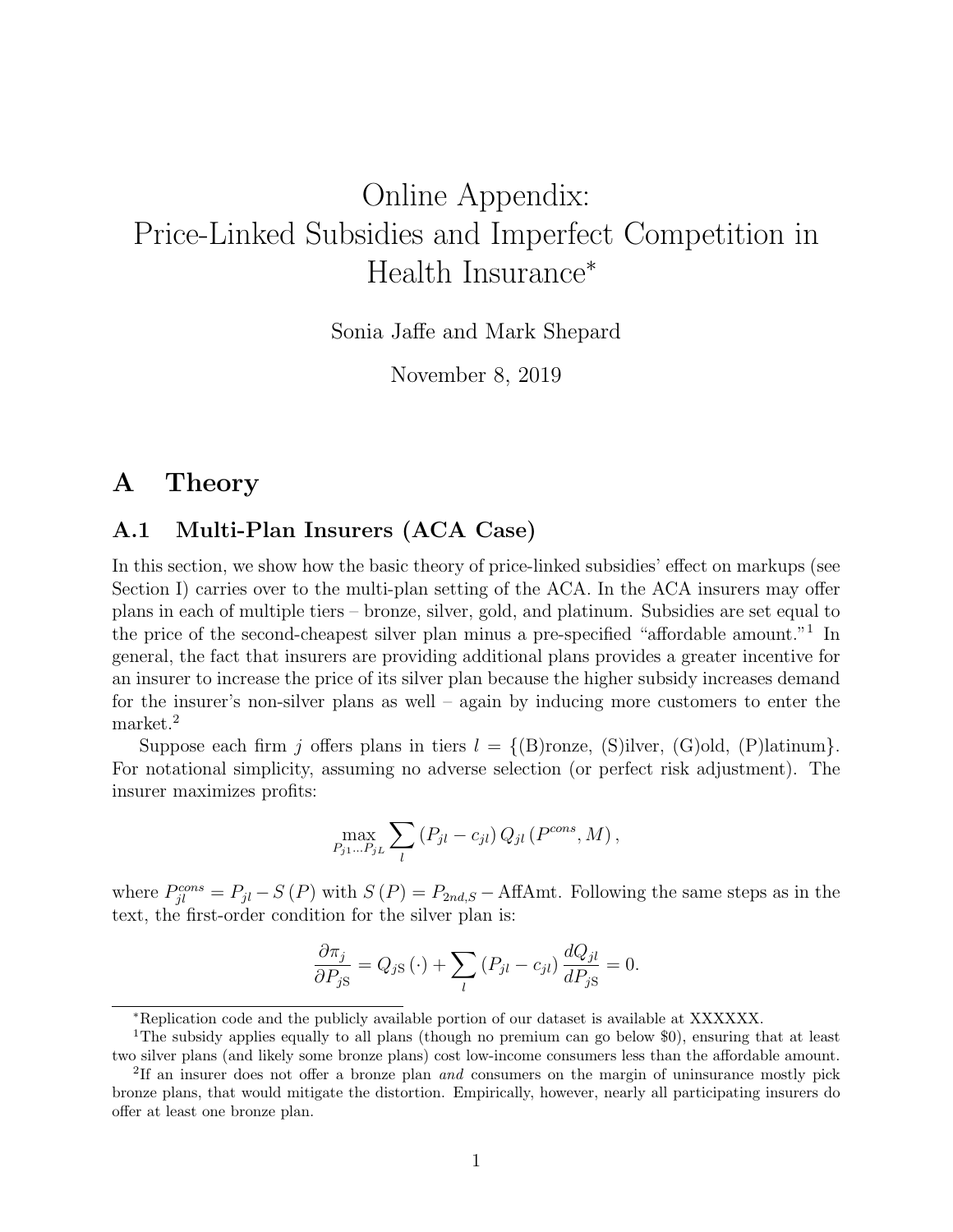The markup with fixed subsidies is:

$$
Mkup_{jS}^{\mathcal{F}} = \frac{1}{\eta_{jS}} + \frac{1}{-\frac{\partial Q_{jS}}{\partial P_{jS}^{cons}}}\sum_{l \neq silv} (P_{jl} - c_{jl})\frac{\partial Q_{jl}}{\partial P_{jS}^{cons}}
$$

The second term reflects a standard effect for multi-product firms: when the insurer raises the price of one plan, it captures revenue from consumers who switch to its other plans. However, with price-linked subsidies, the markup for the subsidy-pivotal plan is:

$$
Mkup_{jS}^{\text{PLink}} = \frac{1}{\eta_{jS} - \eta_{jS,M}} + \frac{\sum_{l \neq S} (P_{jl} - c_{jl}) \left( \frac{\partial Q_{jl}}{\partial P_{jS}^{cons}} + \frac{\partial Q_{jl}}{\partial M} \right)}{-\frac{\partial Q_{jS}}{\partial P_{jS}^{cons}} - \underbrace{\frac{\partial Q_{jS}}{\partial M}}_{\text{Additional Distortion}}
$$

The fact that other plans offered by the firms also gain some of the consumers driven into the market by the additional subsidy generates an additional distortion.

# <span id="page-1-0"></span>A.2 Adverse Selection

Our basic theory in Section I abstracted from adverse selection (beyond what the exchange's risk adjustment accounted for) for expositional simplicity. In this section, we show that the basic logic of the distortion of price-linked subsidies generalizes to a model with risk selection. With risk selection, a plan's average costs,  $\bar{c}_j(P^{cons}, M)$ , depend on the set of consumers who select a plan, which is affected by premiums and the mandate penalty. The exchange uses a risk adjustment transfer,  $\bar{\phi}_j(P^{cons}, M)$ , to compensate plans based on the measured sickness of its enrollees (which also varies with prices). The insurer's net (risk-adjusted) costs equal:

$$
c_j^{Net}(P) = \bar{c}_j(P^{cons}, M) - \bar{\phi}_j(P^{cons}, M).
$$

The insurer profit function is:

$$
\pi_j = (P_j - c_j^{Net}) \cdot Q_j (P^{cons}, M).
$$

It's first-order condition is

$$
\frac{d\pi_j}{dP_j} = \left(1 - \frac{dc_j^{Net}}{dP_j}\right)Q_j\left(P^{cons}, M\right) + \left(P_j - c_j^{Net}\right) \cdot \frac{dQ_j}{dP_j} = 0.
$$

Just like the total derivative of demand, the total derivative of cost,  $\frac{dc_j^{Net}}{dP_j}$ , differs with the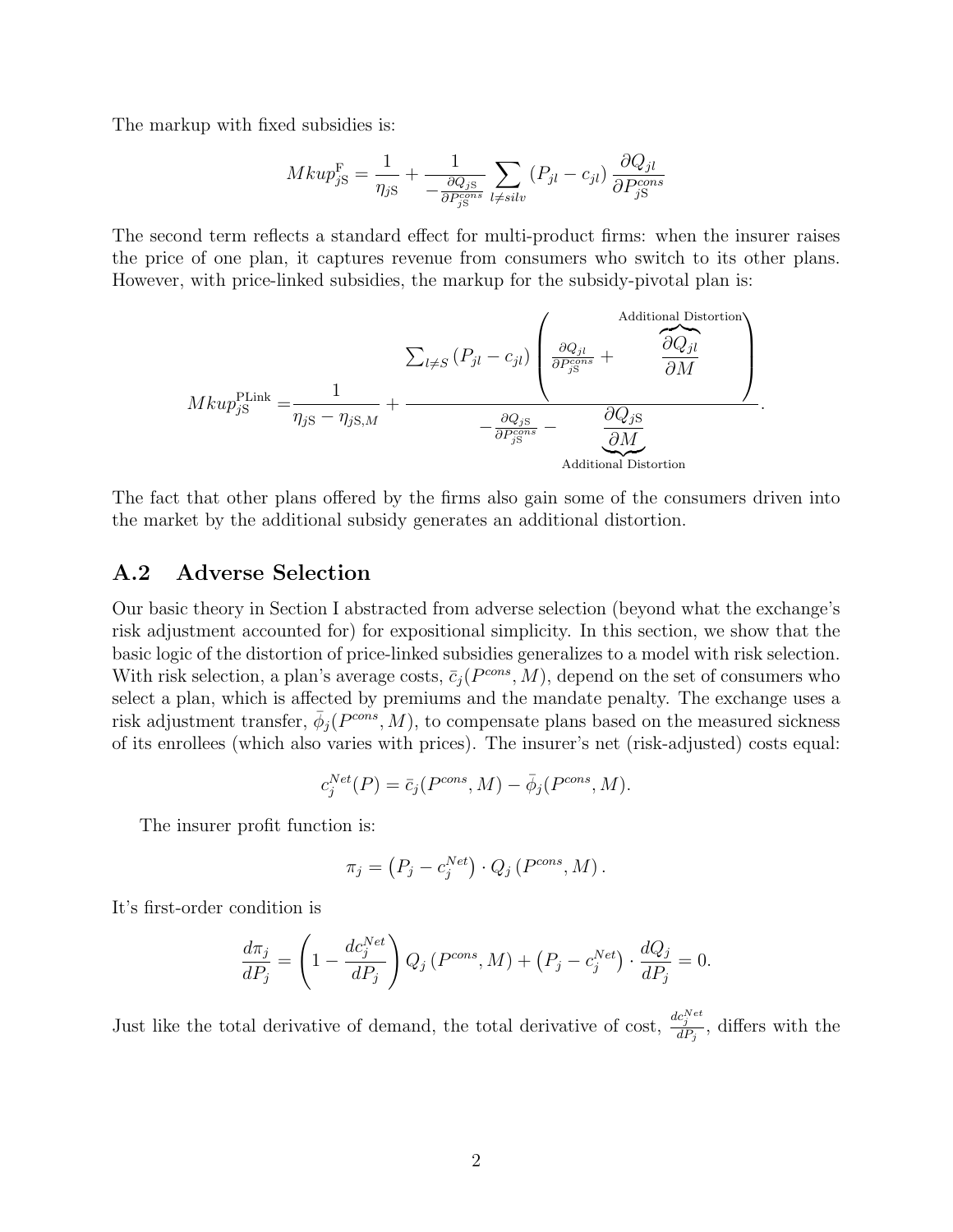subsidy rule. With fixed subsidies

$$
\frac{dc_j^{Net}}{dP_j} = \frac{\partial c_j^{Net}}{\partial P_j^{cons}}.
$$

With price-linked subsidies

<span id="page-2-0"></span>
$$
\frac{dc_j^{Net}}{dP_j} = \frac{\partial c_j^{Net}}{\partial P_j^{cons}} + \frac{\partial c_j^{Net}}{\partial M}.
$$

The respective markups are

$$
Mkup_j^{\text{F}} = \frac{1}{\eta_j} \left( 1 - \frac{\partial c^{Net}}{\partial P_j^{cons}} \right)
$$

$$
Mkup_j^{\text{PLink}} = \frac{1}{\eta_j - \eta_{j,M}} \left( 1 - \frac{\partial c^{Net}}{\partial P_j^{cons}} - \frac{\partial c^{Net}}{\partial M} \right).
$$

where  $\eta_j \equiv -\frac{1}{Q_j}$  $\partial Q_j$  $\frac{\partial Q_j}{\partial P_j^{cons}}$  is the own-price semi-elasticity of demand and  $\eta_{j,M} \equiv \frac{1}{Q_j}$  $Q_j$  $\frac{\partial Q_j}{\partial M}$  is the semi-elasticity of demand for  $j$  with respect to the mandate penalty. The difference is

$$
Mkup_{\underline{j}}^{\text{PLink}} - Mkup_{\underline{j}}^{\text{F}} = \frac{\eta_{\underline{j},M}}{\eta_{\underline{j}}\left(\eta_{\underline{j}} - \eta_{\underline{j},M}\right)} \left(1 - \frac{\partial c^{Net}}{\partial P_j^{cons}}\right) - \frac{\partial c^{Net}}{\partial M} \frac{1}{\eta_{\underline{j}} - \eta_{\underline{j},M}}.\tag{A.1}
$$

Adverse selection implies lower markups under either fixed or price-linked subsidies, since  $\left(1-\frac{\partial c^{Net}}{\partial P}\right)$  $\partial P_j$  $($   $\geq$  1. This decrease in markups has the effect of decreasing the difference in markups between the subsidy policies. However, with adverse selection, a higher subsidy brings healthier people into the market, decreasing costs ( $\frac{\partial c^{Net}}{\partial M} < 0$ ), so the second term is positive, raising the difference in markups. The change as a fraction of the markup under fixed subsidies

$$
\frac{Mkup_{\underline{j}}^{\text{PLink}}-Mkup_{\underline{j}}^{\text{F}}}{Mkup_{\underline{j}}^{\text{F}}}=\frac{\eta_{\underline{j},M}}{\left(\eta_{\underline{j}}-\eta_{\underline{j},M}\right)}-\frac{\frac{\partial c^{Net}}{\partial M}}{1-\frac{\partial c^{Net}}{\partial P_{\underline{j}}^{cons}}}\frac{\eta_{\underline{j}}}{\eta_{\underline{j}}-\eta_{\underline{j},M}}
$$

is larger with adverse selection because of the second term (compared to Equation (4) in the main text).

# A.3 Alternate Policy: Price-Linked Subsidies and Mandate Penalty

Our model suggests an alternative subsidy structure to eliminate the price distortion while still guaranteeing affordability of post-subsidy premiums, as with price-linked subsidies. Specifically, regulators could set a base mandate penalty  $M_0$  and then apply the subsidy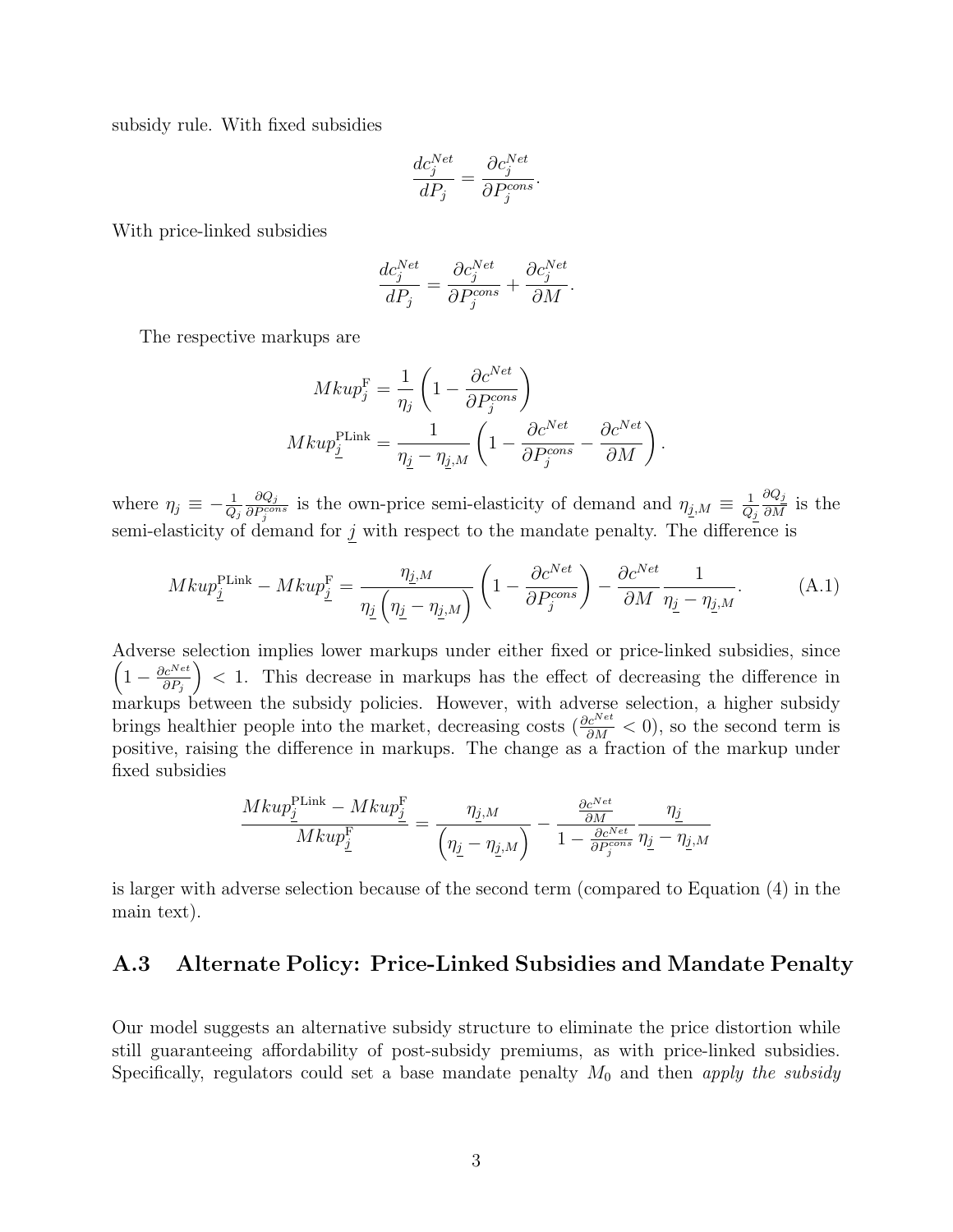to the mandate penalty (in addition to the insurance plans) so that:

$$
M(P) = M_0 - S(P).
$$

The key feature of this policy is that  $\frac{\partial M}{\partial P_j} = -\frac{\partial S}{\partial P_j}$  $\frac{\partial S}{\partial P_j}$ , so the "Price-Linking" term in Equation (3) equals zero. As a result, the subsidy policy does not diminish the effective slope of the demand curve. The government could set  $M_0$  so that in expectation,  $M(P)$  would equal the penalty under the current system, but the actual mandate penalty would depend on market prices.

Intuitively, this works because it holds fixed  $S+M$ , the net public incentive for consumers to buy insurance. (Fixed subsidies do the same by holding both S and M fixed with prices.) Since plans' pricing cannot impact this net incentive for insurance, the distortion of pricelinking goes away. However, this policy loses most of the benefits of price-linked subsidies discussed in Section I.B. The net incentive to buy insurance is not linked to the externality of uninsurance (since it does not vary with prices). Also, while the policy removes the costly variation in consumer premiums that fixed subsidies have, but the variation is transferred to the mandate penalty, which now varies with prices; the price-risk is transferred from consumers who buy insurance to those who do not. Of course, this policy only eliminates the distortion if the net incentive,  $S + M$ , is what matters for insurance demand, not the level of S and M individually. If some consumers were unaware of the penalty or could avoid paying it (e.g., by applying for a religious or hardship exemption), this assumption would not hold perfectly. In our empirical work, therefore, we focus on comparing fixed and price-linked subsidies, rather than this alternate policy.

# <span id="page-3-0"></span>A.4 Regulator's Objective Function: Public Surplus

We base our welfare analysis on a consumer surplus standard (common in antitrust analysis), adjusted to subtract net government spending (subsidy cost net of mandate revenue) and a social externality of uninsurance. Together, these form a regulatory objective that we refer to as "public surplus." The expected public surplus from individual  $i$  equals

$$
PS^{i} = \underbrace{CS^{i}(P^{cons}, M)}_{\text{Cons. Surplus}} + \underbrace{(1 - D_{0}^{i}(P^{cons}, M)) E^{i}}_{\text{Avoided Externality}} - \underbrace{((1 - D_{0}^{i}(P^{cons}, M))S - D_{0}^{i}(P^{cons}, M)M)}_{\text{Net Govt. Cost}},
$$

where  $D_0^i$  is the probability the individual does not chose insurance and  $E^i$  is the externality of that individual being uninsured, which is avoided when they purchase insurance. In practice, we treat this social disutility as a free parameter that we calibrate to make the observed subsidy levels (or post-subsidy consumer premiums) optimal.

We think this public surplus standard is consistent with the public health care reform debate, which put little weight on insurer profits – indeed, policymakers seemed eager to constrain insurer profits with policies like medical loss ratio limits – but we also consider an alternative where the regulator values insurer profits, maximizing  $PS + \sum_{j} \pi_j$ .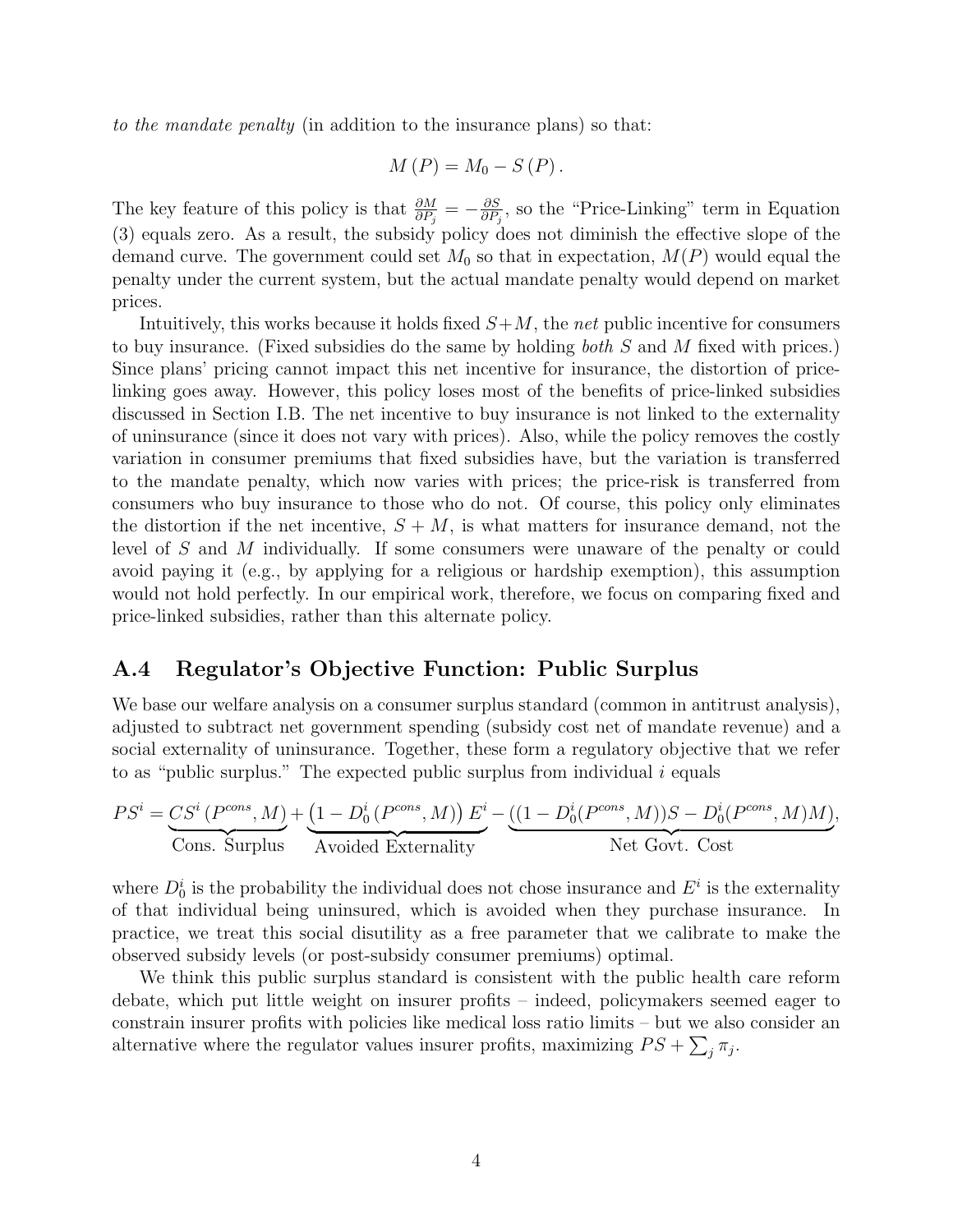#### Incorporating Risk Aversion

Our baseline simulations calculate consumer welfare assuming risk-neutral consumers, but we also consider a modification of public surplus that captures the benefit of stabilizing post-subsidy consumer prices, transferring the risk of cost shocks to the government.

Let consumers have concave utility over non-health insurance consumption,  $u(\cdot)$ , with a (local) coefficient of relative risk aversion  $\gamma = -\frac{u''(y)y}{u'(y)}$  $\frac{u^{\prime\prime}(y)y}{u^{\prime}(y)}$ . If Y is income and P is the premium for insurance, then the change in utility from a premium difference of  $\Delta P$  is

$$
u(Y - P - \Delta P) - u(Y - P) \approx -u'(Y - P)\Delta P + u''(Y - P)\frac{(\Delta P)^2}{2}
$$

$$
= -u'(Y - P)\left(\Delta P + \frac{\gamma}{Y - P}\frac{(\Delta P)^2}{2}\right)
$$

$$
= -\Delta P - \frac{\gamma}{Y - P}\frac{(\Delta P)^2}{2}.
$$
(A.2)

The last line follows from the fact that in order to combine consumer surplus and government spending, we implicitly assume that prior to any cost shocks, the transfer system was set "right" so the consumer's marginal utility of a dollar  $(u'(Y - P_{j^*}))$  equals the marginal value of a dollar to the government (which is normalized to one). When weighted by demand shares, the first term is the effect on risk neutral consumers which is included in our baseline calculation. The second term is the additional cost from risk aversion, which we add to baseline public surplus to capture risk protection.

# A.5 Optimality of Fixed Subsidies without Uncertainty

To show that fixed subsidies are optimal, we model there being a total subsidy, S that is a mixture between a fixed subsidy  $\tilde{S}$  and a subsidy that depends on the cheapest plan's price with weight  $\alpha$ :

<span id="page-4-0"></span>
$$
S = \hat{S} + \alpha P_j,
$$

where firm  $\underline{j}$  is the subsidy-pivotal plan. We show that under the conditions Section I.B, as long as the level of  $\tilde{S}$  is set optimally, the derivative of welfare with respect to  $\alpha$  is negative, implying that it is optimal to not link subsidies to price. (This actually suggests that the optimal subsidy would be negatively linked to prices, but that is not a policy we have seen proposed.)

Consumers only care about the total subsidy, which is also what determines government expenditures. Therefore,  $\alpha$  and  $\hat{S}$  affect welfare only via their effects on the total subsidy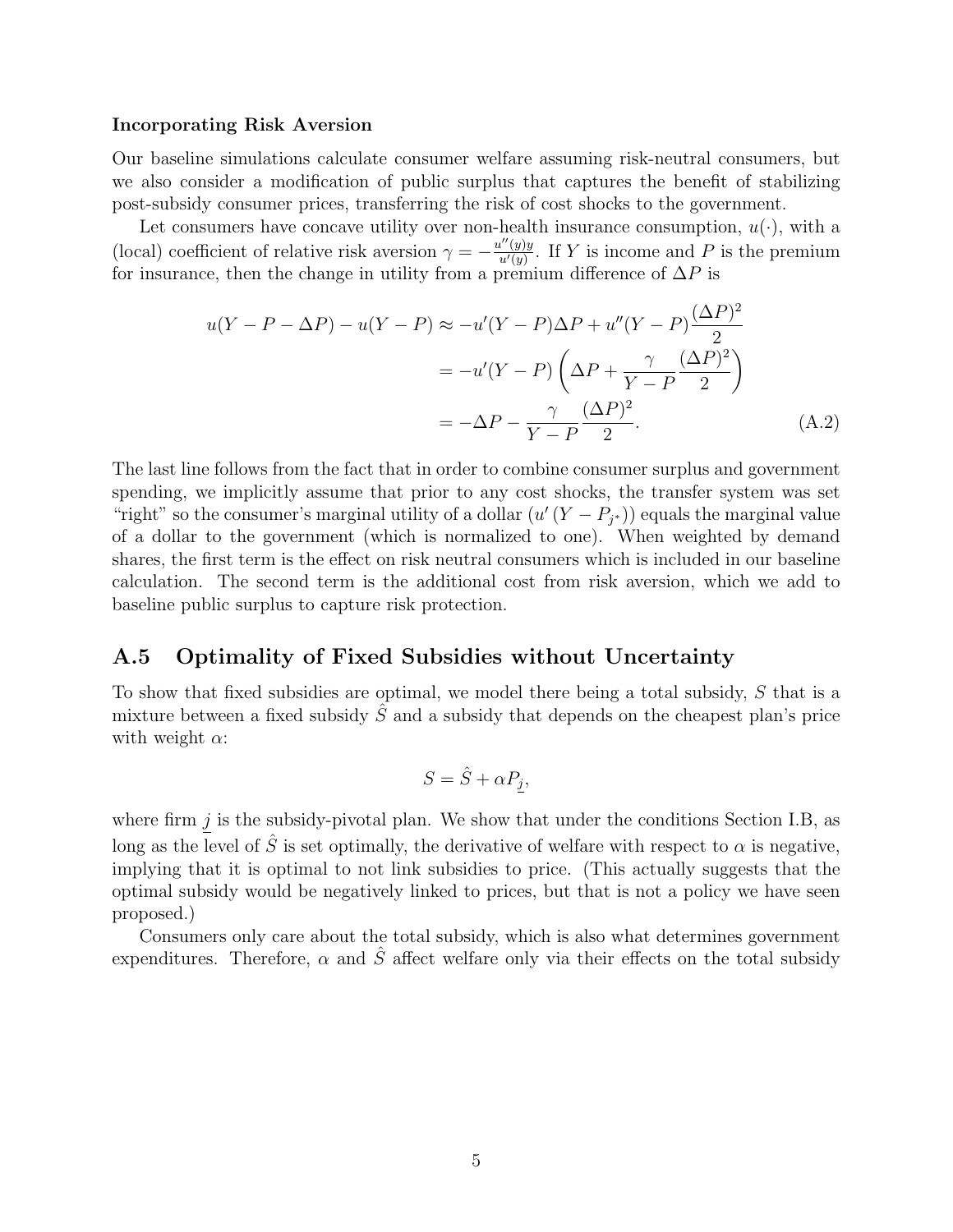and their effects on prices.[3](#page-0-0) So,

$$
\frac{dW}{d\hat{S}} = \frac{\partial W}{\partial S} + \sum_{j} \frac{\partial W}{\partial P_j} \frac{\partial P_j}{\partial \hat{S}}
$$

$$
\frac{dW}{d\alpha} = \frac{\partial W}{\partial S} \cdot P_{\underline{j}} + \sum_{j} \frac{\partial W}{\partial P_j} \frac{\partial P_j}{\partial \alpha}
$$

If  $\hat{S}$  is set optimally, then the first line equals zero. Substituting the resulting expression for  $\frac{\partial W}{\partial S}$  into the second line, it becomes

$$
\frac{dW}{d\alpha} = \sum_{j} \frac{\partial W}{\partial P_j} \left( \frac{\partial P_j}{\partial \alpha} - \frac{\partial P_j}{\partial \hat{S}} \cdot P_{\underline{j}} \right).
$$

Condition (iii) is that  $\frac{\partial W}{\partial P_j}$  is negative for all j, so  $\frac{\partial W}{\partial \alpha}$  is negative as long as the price changes  $\left(\frac{\partial P_j}{\partial \alpha} - \frac{\partial P_j}{\partial \hat{S}}\right)$  $\frac{\partial P_j}{\partial \hat{S}} \cdot P_j$  are positive.

For price changes, we turn to the firms' first-order conditions, which must continue to hold as  $\alpha$  or  $\hat{S}$  changes. If  $\pi_i$  is each firm's profit function, the effect of  $\hat{S}$  and  $\alpha$  on prices follow

<span id="page-5-0"></span>
$$
\left[\frac{\partial^2 \pi_i}{\partial P_i \partial P_j}\right] \cdot \frac{\partial P}{\partial \hat{S}} + \frac{\partial^2 \pi_i}{\partial P_i \partial \hat{S}} = 0
$$

$$
\left[\frac{\partial^2 \pi_i}{\partial P_i \partial P_j}\right] \cdot \frac{\partial P}{\partial \alpha} + \frac{\partial^2 \pi_i}{\partial P_i \partial \alpha} = 0
$$

so

$$
\frac{\partial P}{\partial \alpha} - P_{\underline{j}} \cdot \frac{\partial P}{\partial \hat{S}} = -\left[\frac{\partial^2 \pi_i}{\partial P_i \partial P_j}\right]^{-1} \left(\frac{\partial^2 \pi_i}{\partial P_i \partial \alpha} - P_{\underline{j}} \frac{\partial^2 \pi_i}{\partial P_i \partial \hat{S}}\right).
$$
(A.3)

For all firms except  $j$ , both  $\hat{S}$  and  $\alpha$  only enter the profit function via S so

$$
\frac{\partial^2 \pi_i}{\partial P_i \partial \alpha} = P_j \frac{\partial^2 \pi_i}{\partial P_j \partial S} = P_j \frac{\partial^2 \pi_i}{\partial P_j \partial \hat{S}},
$$

making the term in parentheses in Equation  $(A.3)$  zero. For firm j,

$$
\frac{\partial \pi_j}{\partial P_{\underline{j}}} = \left(1 - \frac{\partial c_j^{Net}}{\partial P_{\underline{j}}}\right) + \frac{\partial Q_{\underline{j}}}{\partial P_{\underline{j}}}(P_{\underline{j}} - c_j^{Net}) + \alpha \left(\frac{\partial Q_{\underline{j}}}{\partial \hat{S}}(P_{\underline{j}} - c_j^{Net}) - Q_{\underline{j}}\frac{\partial c_j^{Net}}{\partial \hat{S}}\right)
$$

$$
\frac{\partial^2 \pi_j}{\partial P_{\underline{j}}\partial \alpha} - P_{\underline{j}}\frac{\partial^2 \pi_j}{\partial P_{\underline{j}}\partial \hat{S}} = \left(\frac{\partial Q_{\underline{j}}}{\partial \hat{S}}(P_{\underline{j}} - c_j^{Net}) - Q_{\underline{j}}\frac{\partial c_j^{Net}}{\partial \hat{S}}\right).
$$

<sup>&</sup>lt;sup>3</sup>Even if profits enter welfare, ex-post these only depend on the total subsidy, though ex-ante,  $\alpha$  and  $\hat{S}$ obviously create different incentives.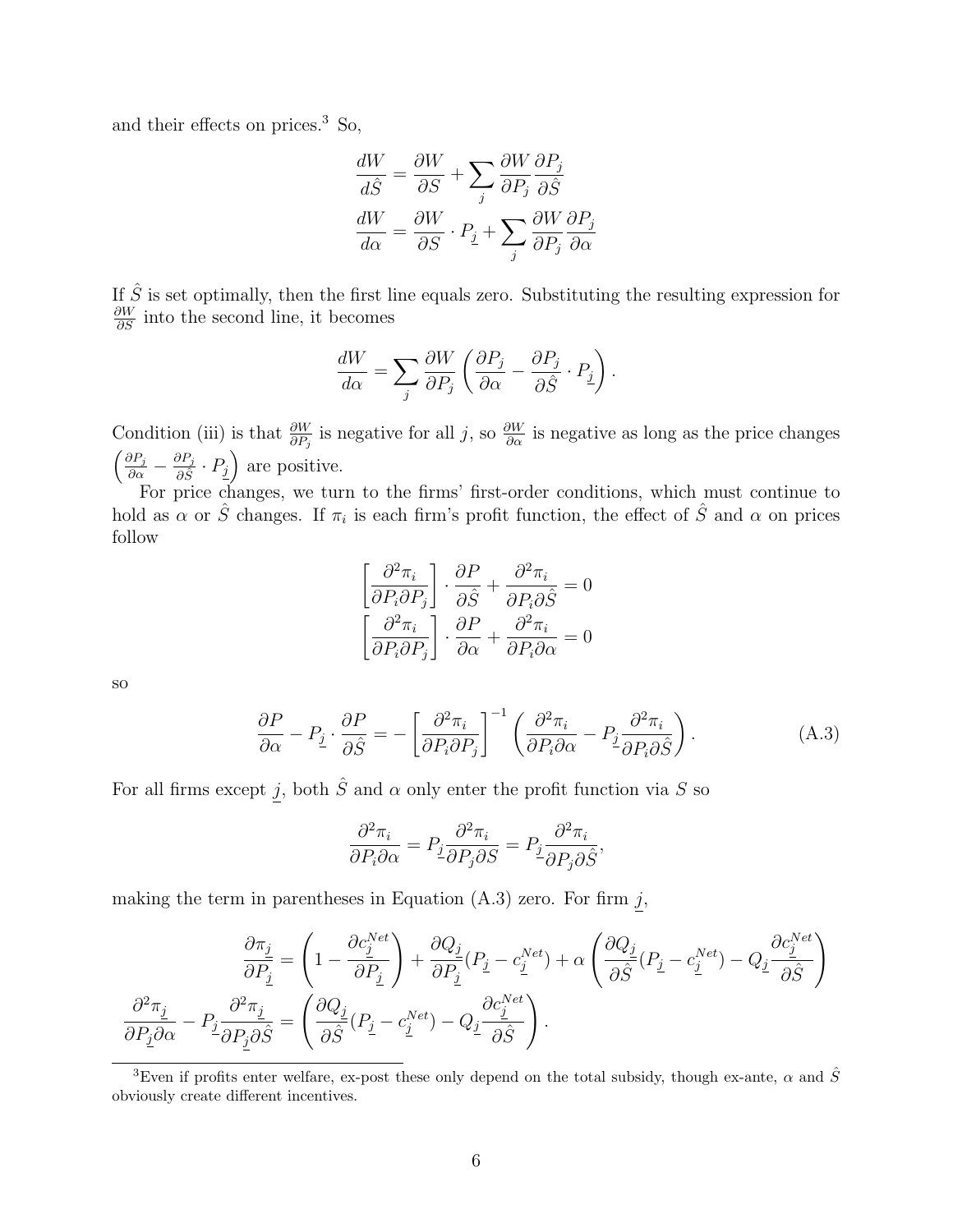This is equal to  $= P_j \frac{\partial \pi_j}{\partial \hat{S}}$  $\frac{\partial^{n_1}}{\partial \hat{S}}$ , which Condition (i) requires to be positive.

Condition (ii) ensures that the effect on other firm's prices when the pivotal plan has a marginal cost increase,

$$
\frac{\partial P_i}{\partial c_j^{Net}} = -\left[\frac{\partial^2 \pi_i}{\partial p_i \partial p_j}\right]_{j,j}^{-1},
$$

is positive. Since all the terms in the  $j^{th}$  column of  $\left[\frac{\partial^2 \pi_i}{\partial n \cdot \partial r}\right]$  $\partial p_i\partial p_j$  $\int^{-1}$  are negative and  $\frac{\partial^2 \pi_j}{\partial P_j \partial \alpha} - P_j \frac{\partial^2 \pi_j}{\partial P_i \partial \alpha}$  $\overline{\partial P_j \partial \hat{S}}$ are positive,  $\frac{\partial P_i}{\partial \alpha} - P_{\underline{j}} \cdot \frac{\partial P_i}{\partial \hat{S}}$  $\frac{\partial P_i}{\partial \hat{S}}$  is positive for all j, implying that  $\frac{dW}{d\alpha}$  is negative.

#### Uncertainty

The above logic breaks down under uncertainty. With uncertainty, the first-order condition for the fixed component of the subsidy only holds in expectation:

$$
\frac{dW}{d\hat{S}} = E\left[\frac{\partial W}{\partial S} + \sum_{j} \frac{\partial P_j}{\partial \hat{S}} \frac{\partial W}{\partial P_j}\right] = 0.
$$

This means that

$$
E[P_{\underline{j}}] \cdot E\left[\frac{\partial W}{\partial S} + \sum_{j} \frac{\partial P_{j}}{\partial \hat{S}} \frac{\partial W}{\partial P_{j}}\right] = 0
$$
  

$$
cov\left(P_{\underline{j}}, \frac{\partial W}{\partial S} + \sum_{j} \frac{\partial P_{j}}{\partial \hat{S}} \frac{\partial W}{\partial P_{j}}\right) - E\left[P_{\underline{j}}\left(\frac{\partial W}{\partial S} + \sum_{j} \frac{\partial P_{j}}{\partial \hat{S}} \frac{\partial W}{\partial P_{j}}\right)\right] = 0.
$$

So the effect of  $\alpha$  is

$$
\frac{dW}{d\alpha} = E\left[\frac{\partial W}{\partial S} \cdot P_{\underline{j}} + \sum_{j} \frac{\partial P_{j}}{\partial \alpha} \frac{\partial W}{\partial P_{j}}\right]
$$
  
=  $cov\left(P_{\underline{j}}, \frac{\partial W}{\partial S} + \sum_{j} \frac{\partial P_{j}}{\partial \hat{S}} \frac{\partial W}{\partial P_{j}}\right) + E\left[\sum_{j} \frac{\partial W}{\partial P_{j}} \left(\frac{\partial P_{j}}{\partial \alpha} - P_{\underline{j}} \frac{\partial P_{j}}{\partial \hat{S}}\right)\right].$ 

Under uncertainty, price-linking can only have a positive effect on welfare if the covariance between the subsidy-pivotal price and the marginal effect of the subsidy on welfare is sufficiently positive to outweigh the negative effect of the higher prices.

# B Data and Reduced Form Estimation Details

# B.1 ACS Data Construction

We use the American Community Survey (ACS) to estimate the size of the CommCareeligible population that chooses uninsurance and to generate a micro dataset of these indi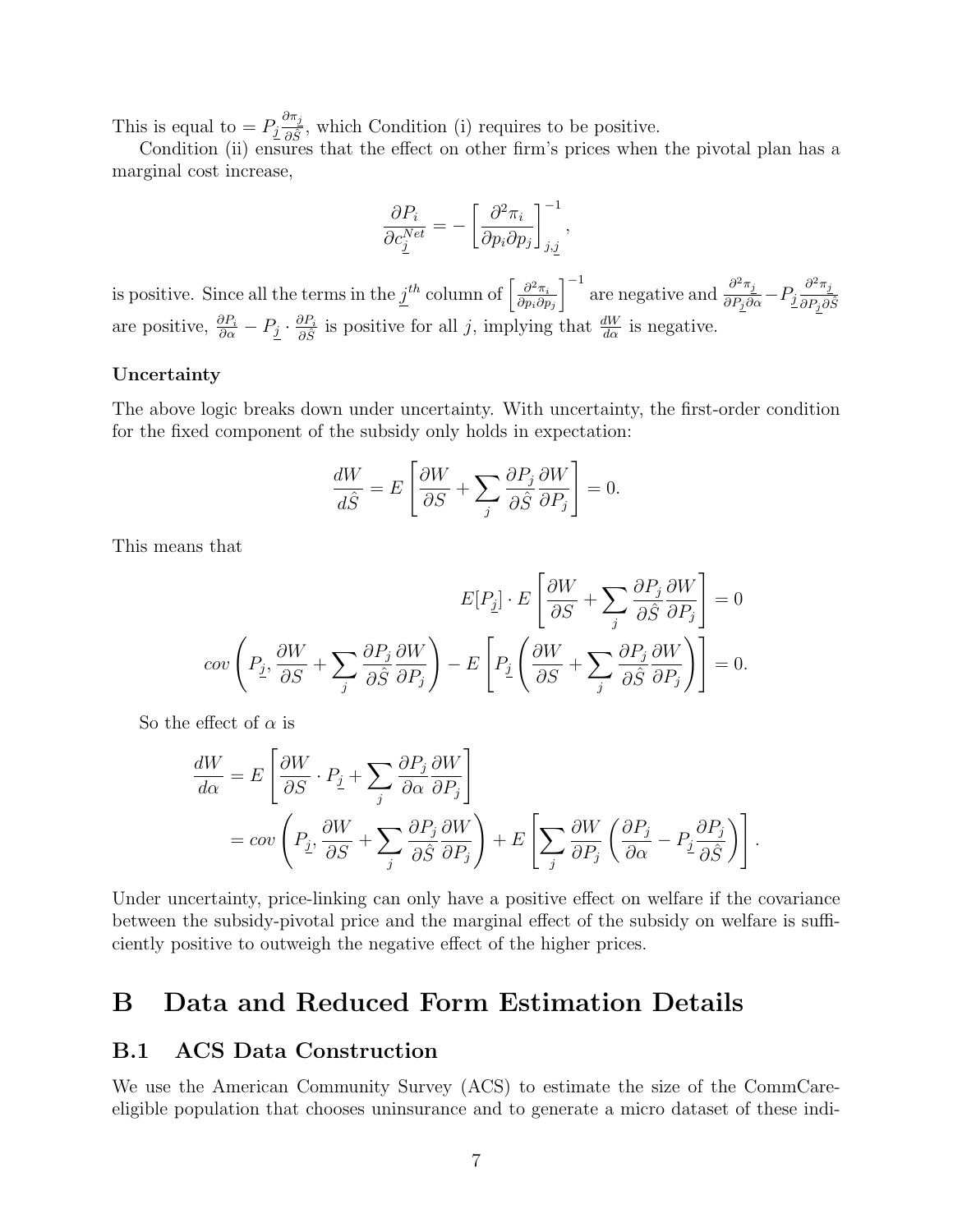viduals for demand estimation and simulations. For each CommCare year, we pool observations for the two ACS calendary years in which it occurred. For instance, for CommCare year 2009 (which ran from July 2008 to June 2009), we pool observations from ACS 2008 and 2009 (and divide weights by two) so that the uninsured sample reflects an average of the two relevant calendar years. We restrict to Massachusetts residents age 19-64, since seniors are in Medicare and low-income children (up to 300% of poverty) are in Medicaid in Massachusetts. We restrict to people with household income  $\leq 300\%$  of the federal poverty level. We define households as "health insurance units," a variable included on the IPUMS ACS that is intended to approximate the household definition used by public insurance programs. We exclude non-citizens because most are ineligible, and the rare exception (long-term green card holders) cannot be measured. We also exclude the uninsured who are eligible for Medicaid (rather than CommCare) – parents up to 133% poverty and disabled individuals (proxied by receiving SSI income). We correct for the fact that the ACS is a sample by weighting ACS observations by their "person weight" – the Census-defined factor for scaling up to a population estimate.

Although focusing on new enrollees simplifies the demand model, it creates an additional complication in combining the ACS and CommCare data. While we can differentiate new and existing consumers in the CommCare data, the ACS only lets us observe the total *stock* of uninsured in each year. To convert this into a comparable flow of "new uninsured," we adjust the ACS data weights so that the uninsured share in our final demand sample matches the overall eligible population uninsurance rate. Specifically, we first estimate the uninsurance rate in each year using all *individuals* in both datasets – the population estimate of the number of CommCare-eligible uninsured from the ACS and the number of covered individuals (in member-years) in the CommCare data (including both new and current enrollees). We then rescale the ACS weights in our demand estimation sample – which contains all ACS uninsured observations but only new enrollees for the CommCare data – so that the uninsured rate calculated in this sample matches the population uninsured rate.

# B.2 Natural Experiments

This section provides more background on the natural experiments we use and details of the estimation as well as some robustness checks.

#### Mandate Penalty Introduction

As described in the text, the mandate penalty went in to effect in December 2007. We estimate excess new enrollments in December 2007-March 2008 relative to the trend in nearby months, using enrollment trends for people earning less than poverty as a control group. We estimate the effect through March 2008 for two reasons. First, the application process for the market takes some time, so people who decided to sign up in January may not have enrolled until March. Second, the mandate rules exempted from penalties individuals with three or fewer months of uninsurance during the year, meaning that individuals who enrolled in March avoided any penalties for 2008. However most of the effect is in December and January, so focusing on those months does not substantially affect our estimates.

We collapse the data to the income group-month level and calculate the new enrollees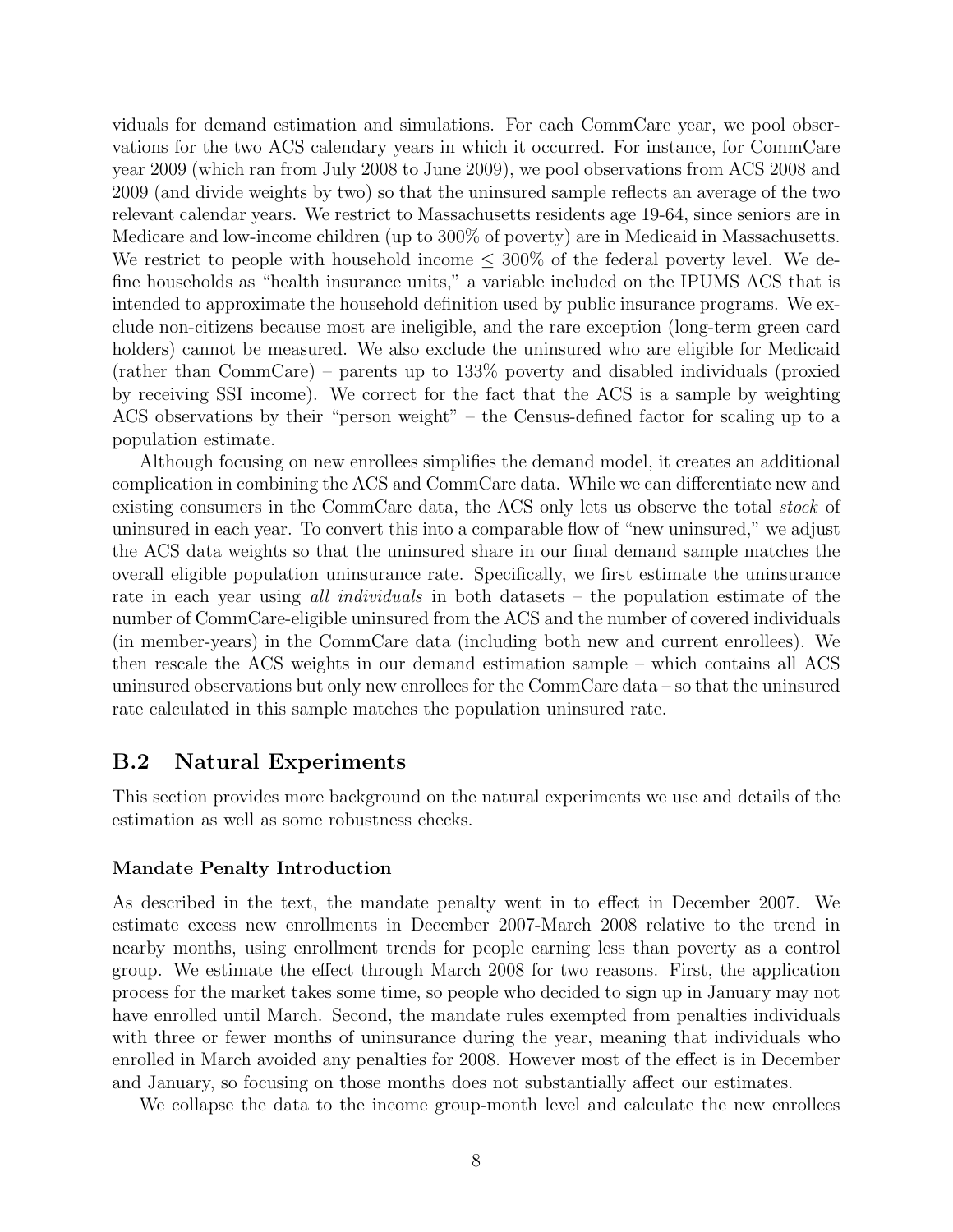in the cheapest plan for each group and month, normalized by that plan's total enrollment for the income group in June 2008 (a proxy for the steady-state size of each plan). We use data only up to June 2011 because of significant changes in the prices and availability of the cheapest plans that took effect in July 2011. We estimate the difference-in-difference equation shown in in Section III.A:

$$
NewEnroll_{y,t} = (\alpha_{0,t} + \alpha_{1,t} \cdot Treat_y) \cdot MandIntro_t + \xi_y + \delta_y \cdot X_t + \zeta_{y,m(t)} \cdot DM_t + \varepsilon_{y,t}.
$$

The difference-in-difference coefficients of interest are the  $\alpha_{1,t}$ 's. In our main specifications, we use two income groups  $(y)$ : 150-300% as the treatment group and below 100% as the control group. We also break down estimates for the treatment group separately by 50% of poverty group. People earning 100-150% of poverty are omitted from the control group because a large auto-enrollment took place for this group in December 2007, creating a huge spike in new enrollment. But the spike occurred only in December and was completely gone by January, unlike the pattern for the 150-300% poverty groups. This auto-enrollment did not apply to individuals above 150% of poverty [\(Commonwealth Care,](#page-31-0) [2008\)](#page-31-0) so it cannot explain the patterns shown in Figure 1.

Table [1](#page-9-0) presents the regression results. Column (1) starts with a baseline single-difference specification (i.e., without the control group) that estimates the effect based only on enrollment for the 150-300% poverty group in December 2007-March 2008 relative to the surrounding months. Column (2) then adds the  $\lt 100\%$  poverty group as a control group, to form difference-in-difference estimates. Finally, Column (3) adds dummies for December-March in all years, forming the triple difference specification (shown in the equation above) that nets out general trends for those months in other years. The final three columns take the final, triple-difference specification and breaks down the analysis by limiting the treatment group to narrower income groups (but keeping the control group, < 100% poverty, unchanged).

Despite the relatively small number of group-month observations, all the relevant coefficients are statistically significant – consistent with the dramatic spike shown in Figure 1. In our preferred triple difference estimates in column (3), the mandate penalty increases enrollment in the cheapest plan by  $22.2\%$  of its steady state size. When we break these results down by income group, the coefficients are slightly larger for higher income groups – about  $25\%$  instead of  $21\%$  – who faced higher mandate penalties. The mandate penalties as of January 2008 were \$17.50 for the 150-200% poverty group, \$35 for the 200-250% poverty group, and \$52.50 for the 250-300% poverty group. Given these penalties, we can use our estimates to calculate semi-elasticities. The estimates imply that each \$1 increase in the mandate penalty raised demand by 1.17% for the 150-200% of poverty group, 0.74% for the 200-250% poverty group, and 0.47% for the 250-300% of poverty group, with a (group-size) weighted average of 0.95%.

We interpret the increases in enrollment as being the result of the permanent \$17.50– \$52.50 monthly mandate penalty that went into effect in January 2008. However the 2007 uninsurance penalty – forfeiting the state tax personal exemption, with a value of  $$219 - was$ assessed based on coverage status in December 2007, making that month's effective penalty much larger (though the total annual penalty for 2008 was actually larger than in 2007 for all but the 150-200% poverty group). Technically, individuals who applied for CommCare in 2007 and were enrolled on January 1, 2008, did not owe the penalty for 2007. But since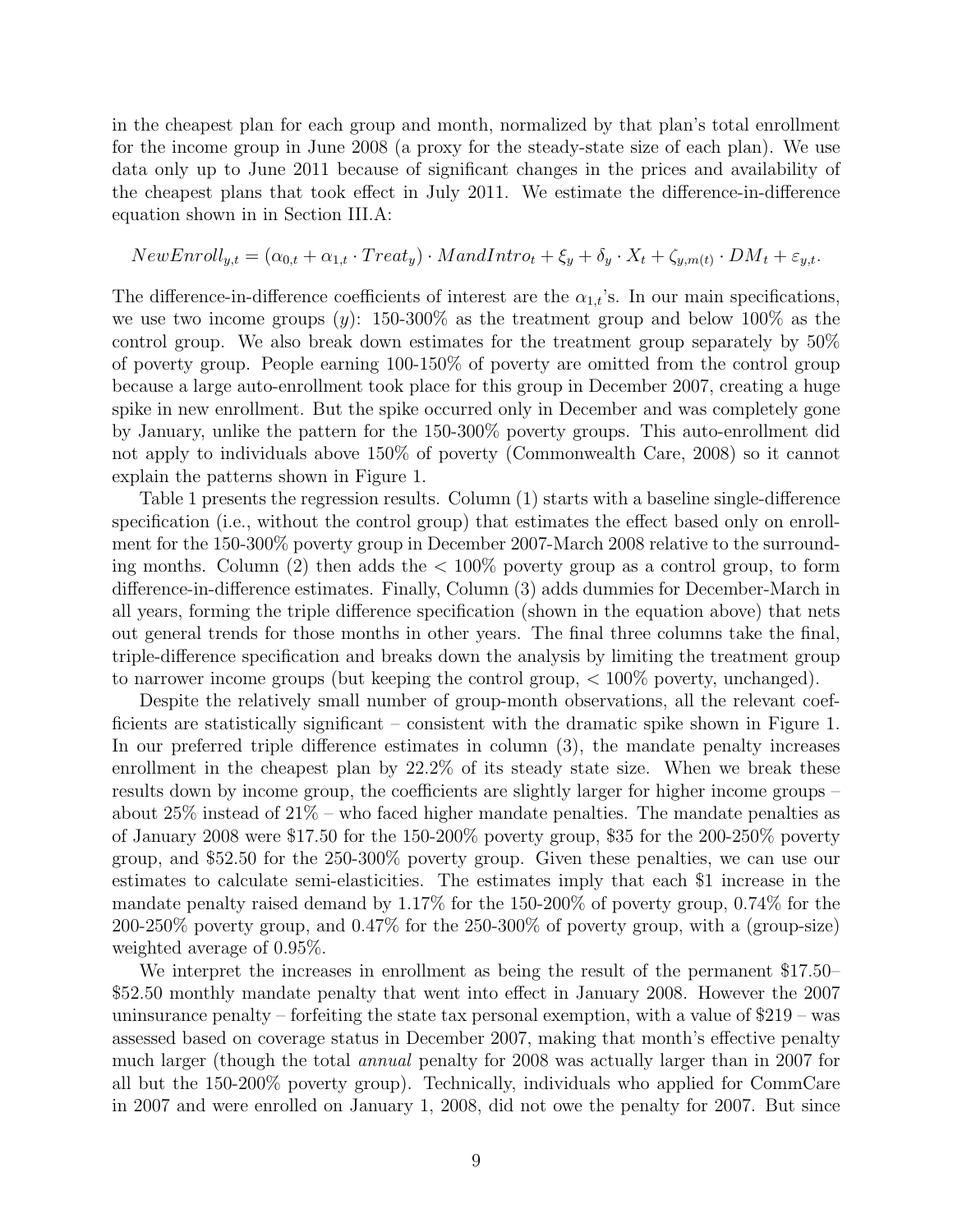<span id="page-9-0"></span>

| Effect on New Enrollees in Cheapest Plan / June 2008 Enrollment |         |                      |         |          |                                |          |  |
|-----------------------------------------------------------------|---------|----------------------|---------|----------|--------------------------------|----------|--|
|                                                                 |         | All Treatment Groups |         |          | Income Group $(\%$ of Poverty) |          |  |
|                                                                 | (1)     | $\left( 2\right)$    | (3)     | 150-200% | 200-250%                       | 250-300% |  |
| Dec $07$                                                        | 0.112   | 0.110                | 0.102   | 0.101    | 0.112                          | 0.091    |  |
|                                                                 | (0.003) | (0.006)              | (0.007) | (0.007)  | (0.007)                        | (0.008)  |  |
| Jan $08$                                                        | 0.073   | 0.067                | 0.067   | 0.059    | 0.084                          | 0.086    |  |
|                                                                 | (0.004) | (0.006)              | (0.007) | (0.007)  | (0.007)                        | (0.007)  |  |
| Feb $08$                                                        | 0.043   | 0.033                | 0.032   | 0.026    | 0.042                          | 0.049    |  |
|                                                                 | (0.005) | (0.006)              | (0.006) | (0.007)  | (0.007)                        | (0.006)  |  |
| Mar $08$                                                        | 0.025   | 0.027                | 0.021   | 0.020    | 0.021                          | 0.022    |  |
| Total                                                           | 0.253   | 0.237                | 0.222   | 0.205    | 0.259                          | 0.248    |  |
|                                                                 | (0.018) | (0.023)              | (0.024) | (0.026)  | (0.023)                        | (0.023)  |  |
| Controls:                                                       |         |                      |         |          |                                |          |  |
| $<100\%$ Poverty                                                |         | X                    | X       | X        | X                              | X        |  |
| $Dec$ -Mar                                                      |         |                      | X       | X        | X                              | X        |  |
| Observations                                                    | 51      | 102                  | 102     | 102      | 102                            | 102      |  |
| R-squared                                                       | 0.967   | 0.921                | 0.923   | 0.925    | 0.920                          | 0.919    |  |

Table 1: Introduction of the Mandate Penalty.

Robust s.e. in parentheses

Note: This table performs the difference-in-difference regressions analogous to the graphs in Figure 1. The dependent variable is the number of new CommCare enrollees who choose the cheapest plan in each month in an income group, scaled by total group enrollment in that plan in June 2008. There is one observation per income group and month (from April 2007 to June 2011). All specifications include CommCare-year dummy variables and fifth-order time polynomials, separately for the treatment and control group. (The CommCare-year starts in July, so these dummies will not conflict with the treatment months of December to March.) Columns (2) adds the < 100% poverty group as a control. Column (3) also includes dummy variables for the calendar months of December-March in all years, separately for the treatment and control group, to perform the triple-difference. Columns  $(4)-(6)$  do the same regression as Column  $(3)$  separately by income group. See the note to Figure 1 for the definition of new enrollees and the cheapest plan.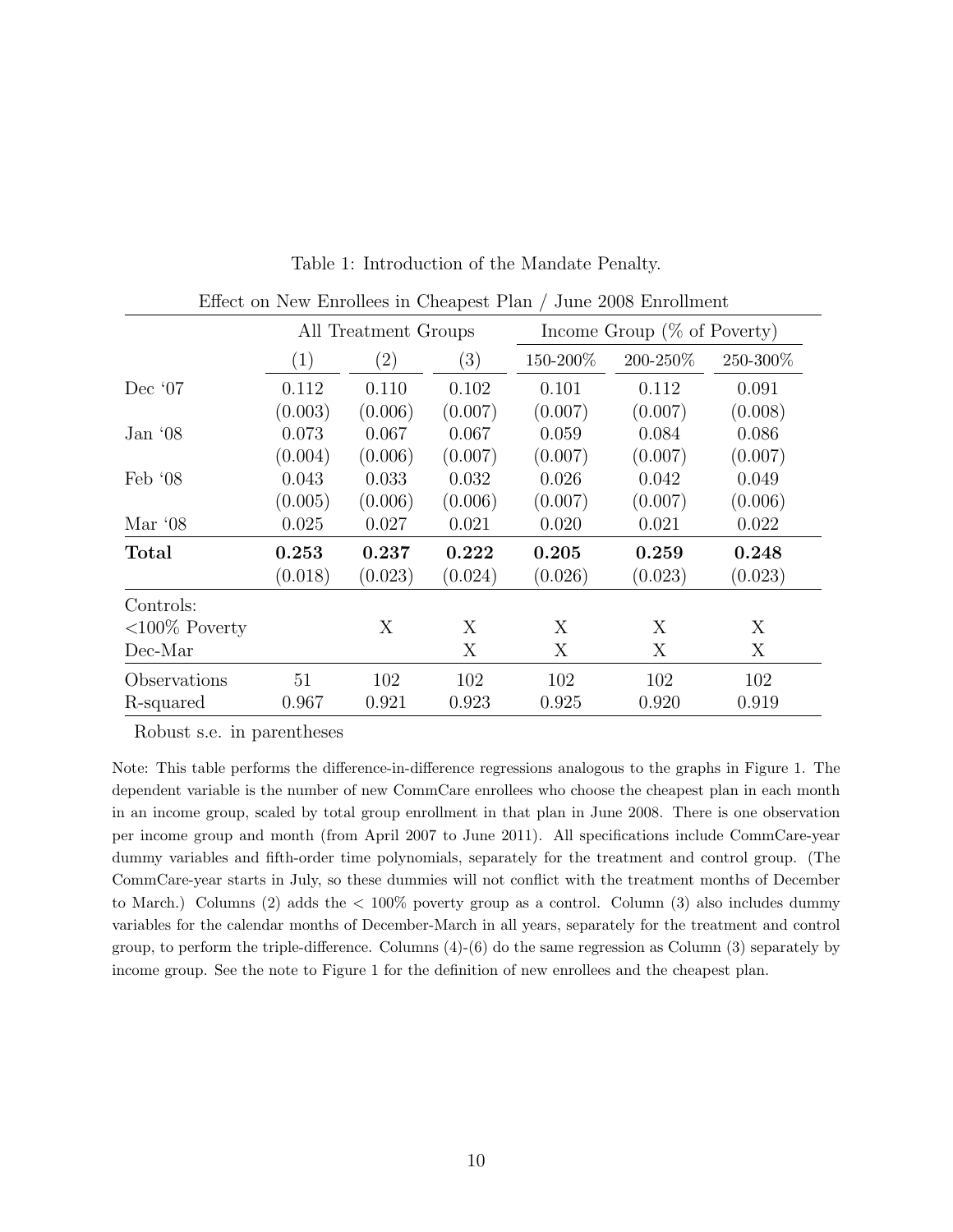December 31, 2007, was the main advertised date for assessing the 2007 penalty, we want to make sure that the larger effective penalty for that month is not driving the results.

To test this, we note that if consumers were only buying insurance because of the larger December penalty, we would expect many of them to leave the market soon after the monthly penalty dropped to the lower level in January 2008. Figure [1a](#page-10-0) and [1b](#page-10-0) plot the probability of exiting the market within 1 month and 6 months of initial enrollment for each entering cohort of enrollees. The graph shows that exit probabilities are no higher for people entering CommCare in December 2007 than for nearby months. (Note that the large spike in one-month exits for the March 2008 cohort is due to an unrelated income verification program.)<sup>[4](#page-0-0)</sup> This analysis suggests that consumers were not enrolling for just December to avoid the larger penalty and leaving soon afterward.

<span id="page-10-0"></span>

Figure 1: Share of New Enrollees Exiting Within the Specified Number of Months.

Note: These graphs show the rate of exiting CommCare coverage within (a) one month and (b) six months of initial enrollment among people newly enrolling in CommCare in a given month. The spike among new enrollees in March 2008 reflects the start of an income-verification program for the 150-300% poverty group in April 2008. See the note to Figure 1 for the definition of new enrollees and the cheapest plan.

#### Premium Decrease Experiment

Our second natural experiment addresses a potential concern with our first method: that the introduction of a mandate penalty may have a larger effect (per dollar of penalty) than a marginal increase in penalties. Some individuals may obtain coverage to avoid the stigma of paying a penalty, but this stigma might not change when mandate penalties increase. An argument against the stigma explanation is that the legal mandate to obtain insurance had been in place since July 2007 and also applied to the control group (but without financial enforcement). However to the extent there is a stigma specifically from paying a fine for non-coverage, this concern is valid.

<sup>4</sup>The income verification program took effect in April 2008 for individuals above 150% of poverty. The program uncovered a large number of ineligible people, who were dis-enrolled in April 2008 and subsequent months. This also explains the upward trend in exits within 6 months leading up to April 2008.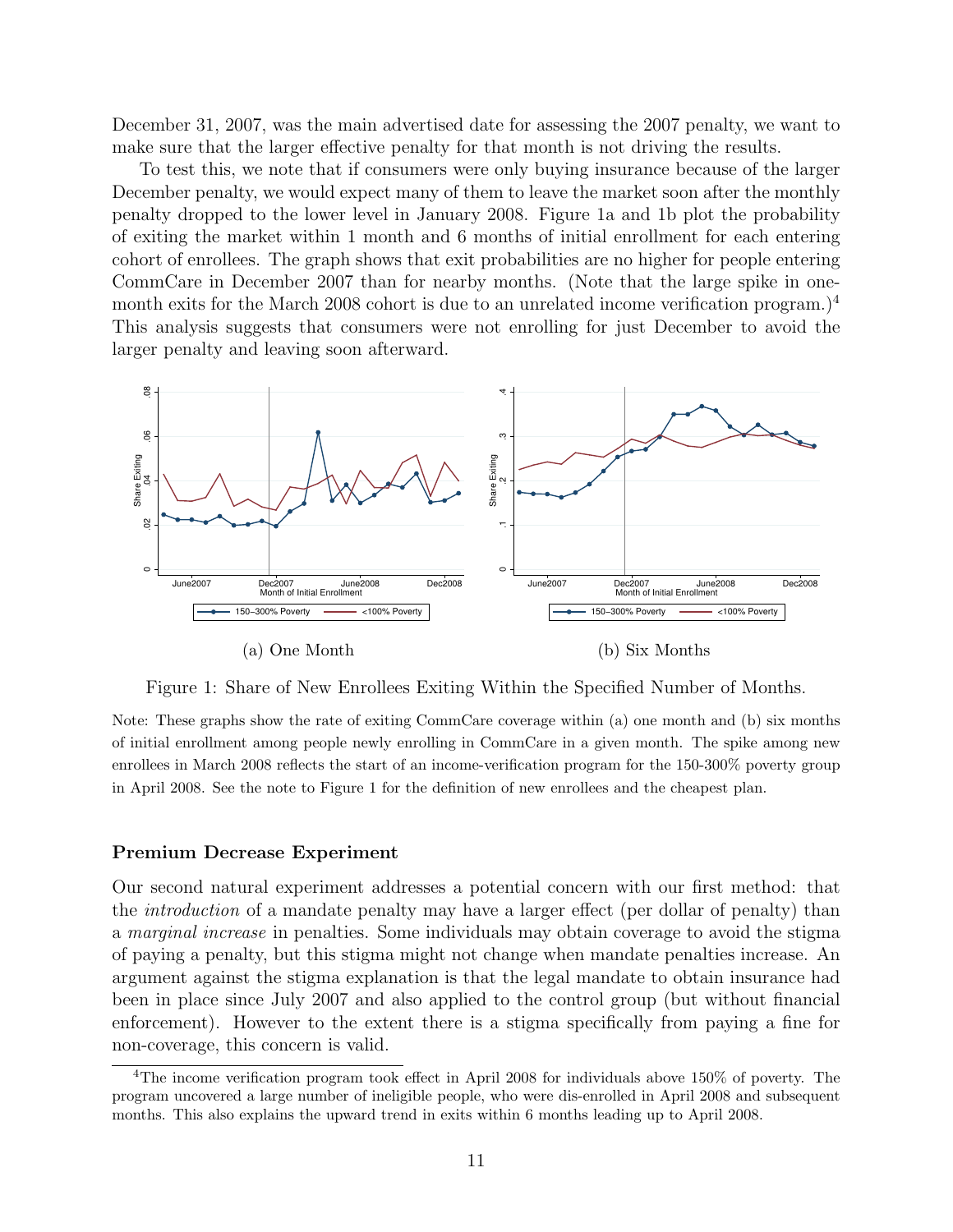Our second experiment is a decrease in the enrollee premium of all plans – via a reduction in the "affordable amount" that determines the post-subsidy premium of the cheapest plan – that occurred in July 2007. Although prices and contracts were fixed from the start of CommCare (in November 2006) until June 2008, the government decided to increase subsidies for certain groups in July 2007 to make insurance more affordable. For the 150- 200% of poverty group, the affordable amount fell from \$40 to \$35 – which meant that the monthly premium of all plans fell by \$5. For consumers between 100-150% of poverty, the affordable amount was \$18 for the first half of 2007 and premiums were \$18-\$74.22. In July 2007, CommCare eliminated premiums for this group, so all plans became free. We can think of this as the combination of two effects: (1) The affordable amount was lowered from \$18 to zero, and (2) the premium of all plans besides the cheapest one were differentially lowered to equal the cheapest premium (now \$0). The second change should unambiguously lower enrollment in what was the cheapest plan, since the relative price of all other plans falls. So the aggregate effect of these changes is a lower bound on the effect of just lowering the affordable amount.

As a control group, we use the 200-300% poverty group, whose affordable amounts were essentially unchanged in July  $2007<sup>5</sup>$  $2007<sup>5</sup>$  $2007<sup>5</sup>$  We exclude the below  $100\%$  poverty group from our controls because of its somewhat different enrollment history and trends. Whereas the groups above poverty only started joining CommCare in February 2007, the below 100% poverty group became eligible in November 2006 and had a large influx in early 2007 due to an auto-enrollment. Figure [2](#page-13-0) shows enrollment in the cheapest plan as a share of June 2008 enrollment for the 100-150% poverty treatment group and the 200-300% poverty control group as well as other years for the treatment group. There is a jump in treatment group enrollment in July 2007. (The jump in the control group in January 2008 is due to the introduction of the mandate penalty.)

Table [2](#page-12-0) presents the regression results. In Columns (1) and (4) we look at the single difference for the treatment group relative to trend (i.e., without a control group). Column (2) and (5) then add the 200-300% poverty control group to form the difference-in-difference estimates. Columns (3) and (6) do a triple-difference, further netting out changes in July-October of other years. In this triple difference specification, for enrollees 100-150% of poverty, we find a 17.4% increase in the cheapest plan's demand. Dividing by the \$18 reduction in its premium implies a semi-elasticity of 0.97%. For the 150-200% poverty group, we find a 6.3% increase in demand. Dividing by its \$5 premium reduction yields a semielasticity of 1.26%. We note that this semi-elasticity is very close to the 1.17% semi-elasticity for the 150-200% poverty group found in the mandate penalty introduction experiment.

#### Own-price Semi Elasticity

As described in Section III.B, we use within plan variation in consumer premiums generated by the subsidy rules to estimate the semi-elasticity of demand with respect to own-price. Figure [3](#page-14-0) shows the same changes as Figure 2 in the text, but for plans that increase their

<sup>5</sup>The affordable amount for 200-250% poverty was unchanged and that for 250-300% poverty was lowered by just \$1 from \$106 to \$105; to the extent this slightly increased enrollment for the control group, it would bias our estimates downward.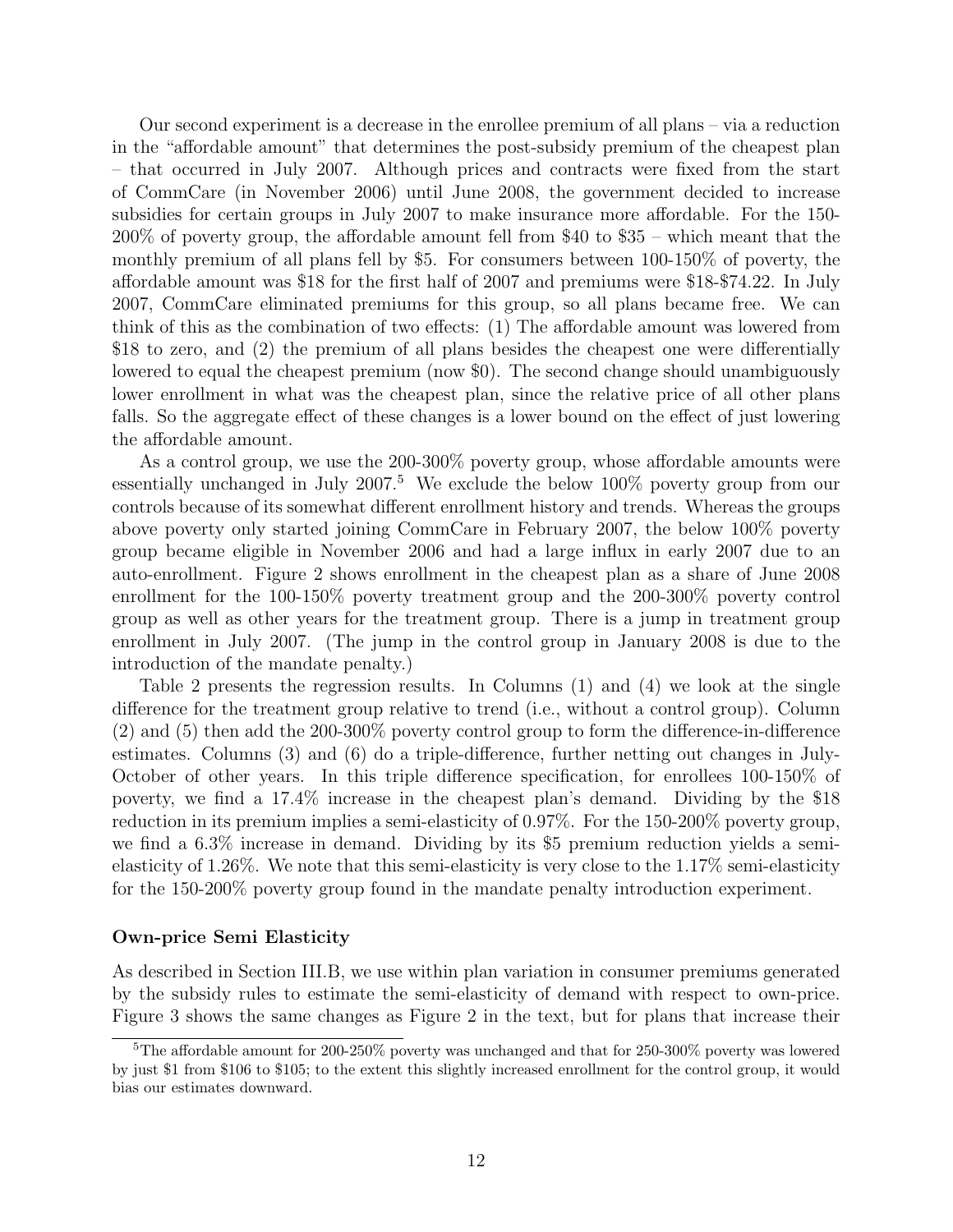<span id="page-12-0"></span>

| Effect on New Enrollees in Cheapest Plan / June 2008 Enrollment |                   |                     |         |         |                     |         |  |
|-----------------------------------------------------------------|-------------------|---------------------|---------|---------|---------------------|---------|--|
|                                                                 |                   | $100-150\%$ Poverty |         |         | $150-200\%$ Poverty |         |  |
|                                                                 | $\left( 1\right)$ | $\left( 2\right)$   | (3)     | (4)     | (5)                 | (6)     |  |
| July '07                                                        | 0.065             | 0.061               | 0.065   | 0.014   | 0.017               | 0.019   |  |
|                                                                 | (0.005)           | (0.008)             | (0.009) | (0.005) | (0.007)             | (0.008) |  |
| Aug $07$                                                        | 0.053             | 0.032               | 0.036   | 0.029   | 0.016               | 0.022   |  |
|                                                                 | (0.005)           | (0.008)             | (0.009) | (0.005) | (0.007)             | (0.008) |  |
| Sep $07$                                                        | 0.022             | 0.011               | 0.017   | 0.013   | 0.011               | 0.016   |  |
|                                                                 | (0.005)           | (0.008)             | (0.008) | (0.005) | (0.006)             | (0.007) |  |
| Oct $07$                                                        | 0.063             | 0.054               | 0.057   | 0.008   | 0.009               | 0.010   |  |
|                                                                 | (0.005)           | (0.008)             | (0.008) | (0.005) | (0.006)             | (0.006) |  |
| <b>Total</b>                                                    | 0.202             | 0.157               | 0.174   | 0.063   | 0.052               | 0.063   |  |
|                                                                 | (0.021)           | (0.031)             | (0.032) | (0.019) | (0.025)             | (0.027) |  |
| Controls:                                                       |                   |                     |         |         |                     |         |  |
| $200-300\%$ Poverty                                             |                   | X                   | X       |         | X                   | X       |  |
| Jul-Oct '08-'11                                                 |                   |                     | X       |         |                     | X       |  |
| Observations                                                    | 52                | 104                 | 104     | 52      | 104                 | 104     |  |
| R-Squared                                                       | 0.986             | 0.980               | 0.980   | 0.958   | 0.955               | 0.956   |  |

Table 2: Decrease in the Affordable Amount.

Robust s.e. in parentheses

Note: This table reports difference-in-difference regressions of the effect of the decrease in the affordable amount. The dependent variable is the number of new CommCare enrollees who chose the cheapest plan, scaled by total group enrollment in that plan in June 2008. There is one observation per income group and month (from March 2007 to June 2011). All specifications include CommCare-year dummy variables and fifth-order time polynomials, separately for the treatment and control group, to control for underlying enrollment trends. (The first CommCare year ended in June 2008, so there is no conflict between the CommCare-year dummies and the treatment months of July to October 2007.) Columns (2) and (5) add the 200-300% poverty control group. Columns (3) and (6) add controls for July-October of other years, separately by treatment and control group. Where applicable, specifications also include dummy variables to control for two unrelated enrollment changes: (a) for 100-150% poverty in December 2007, when there was a large auto-enrollment spike, and (b) for 200-300% poverty in each month from December 2007 to March 2008, when there was a spike due to the mandate penalty introduction. See the note to Figure 1 for the definition of new enrollees and the cheapest plan.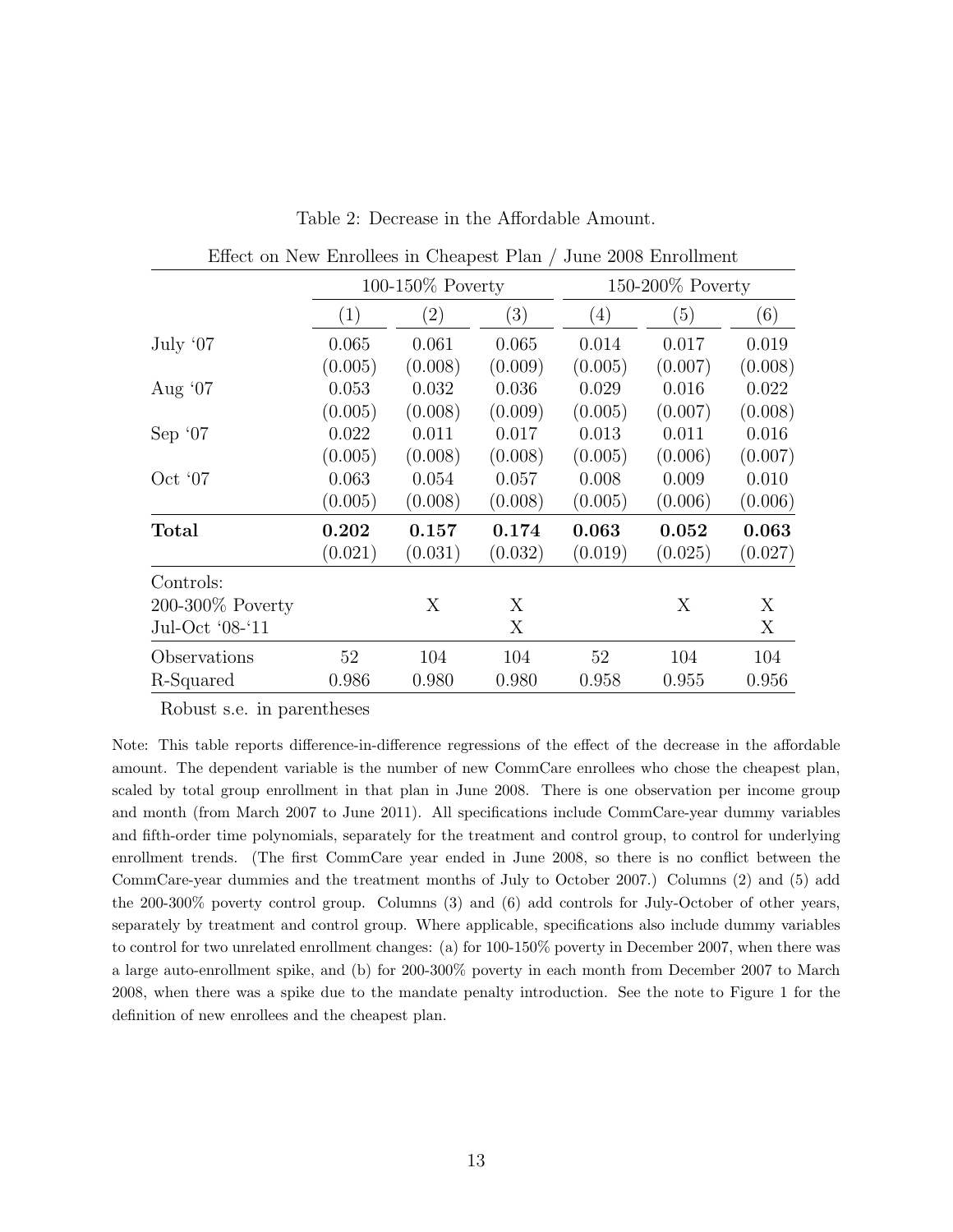<span id="page-13-0"></span>

Figure 2: Decrease in the Affordable Amount Experiment

Note: Analagously to Figure 1, this graph shows monthly new enrollees (both first-time consumers and those re-enrolling after a break in coverage) into CommCare's cheapest plan as a share of total June 2008 enrollment, so units can be interpreted as fractional changes in enrollment for each group. The vertical line is drawn just before the decrease in the affordable amount, which affected the "100-150% Poverty" income group. The "100-150% Poverty (Other Years)" combines all years in our data except July 2007–June 2008. The spike in the control group ("200-300% Pov") in December 2007 is due to the introduction of the mandate penalty (our other natural experiment), and we dummy out Dec 2007 to March 2008 for the control group so that this does not affect the regression estimates. The excluded observation for the treatment group is due to a large auto-enrollment that happened for that group that month.

prices. Table [3](#page-15-0) reports the coefficient on premium  $(\eta)$  from the regression in Equation (6):

$$
\ln(NewEnroll_{j,y,r,t}) = \eta \cdot P_{j,y,r,t}^{cons} + \xi_{j,r,t} + \xi_{j,r,y} + \epsilon_{j,y,r,t}.
$$

The first column has no controls. Since price and quality tend to be positively correlated, it is not surprising that adding plan-region-income and plan-region-year controls (second column) increases the coefficient by about 50%. Since the regions in Massachusetts are different sizes, the last column weights by the region's average monthly new enrollment, generating our semi-elasticity estimate of 2.16% used in the calculations.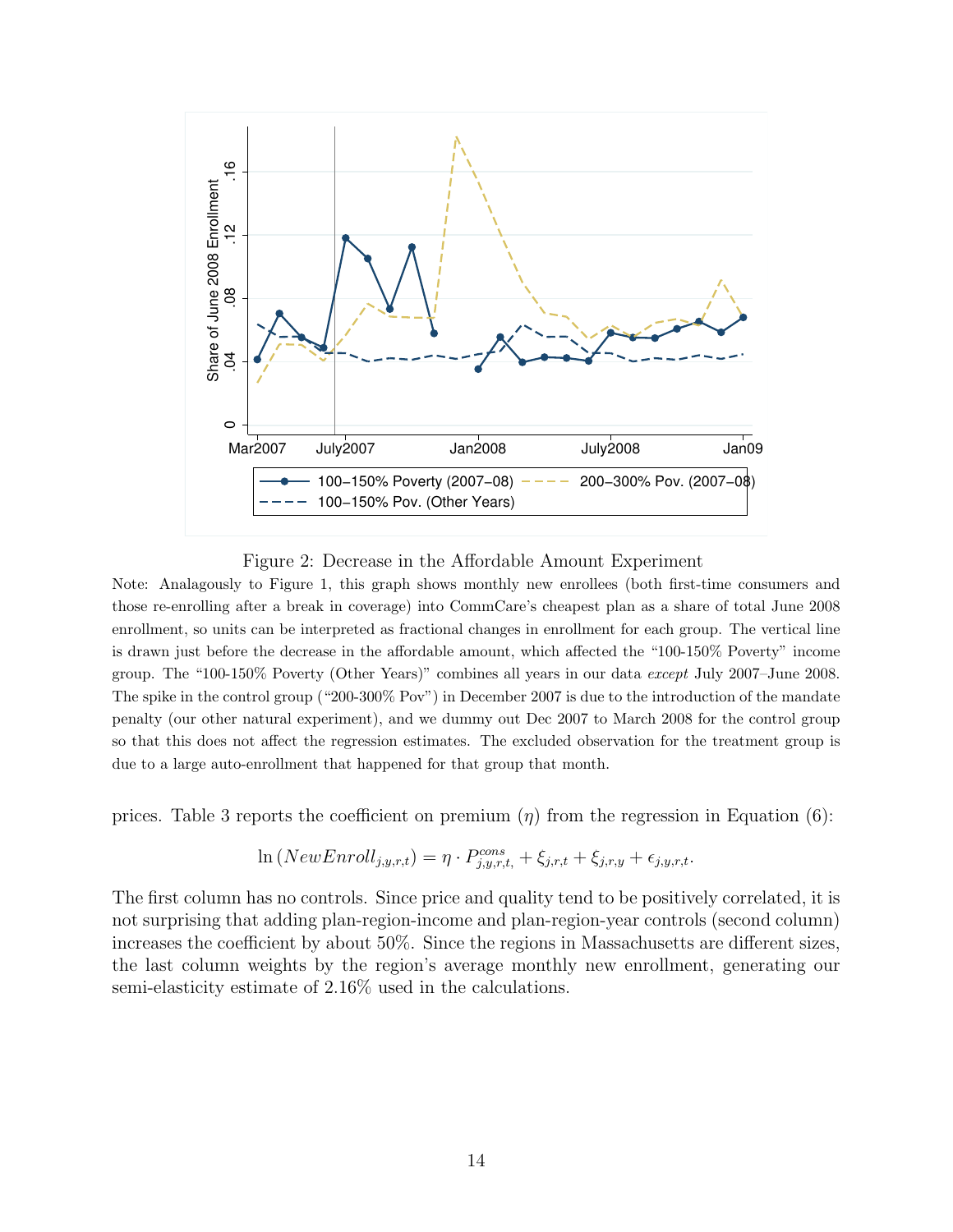<span id="page-14-0"></span>

Figure 3: Market share around price increases

Note: This graph illustrates the source of identification for the estimation of the own-price semi-elasticity of demand. The graph shows average monthly plan market shares among new enrollees for plans that increased their prices at time 0. The identification comes from comparing demand changes for above-poverty pricepaying (new) enrollees (for whom premium changes at time 0) versus below-poverty zero-price enrollees (for whom premiums are always \$0). The sample is limited to fiscal years 2008-2011, the years we use for demand estimation.

# C Structural Model Details and Additional Results

# C.1 Moments and Method Details

#### Demand Model

We estimate the model by simulated method of moments, incorporating micro moments with an approach similar to [Berry, Levinsohn and Pakes](#page-31-1) [\(2004\)](#page-31-1). We draw a  $\nu_i$  from the N(0,1) distribution for each individual i (with their associated  $Z_i$ ) in the demand estimation sample (using data from both the CommCare and ACS data; see Table 1). Given logit errors, the plan choice probabilities are

$$
P(j_i^* = j | Z_{it}, \nu_i, \theta) = \frac{\exp(\hat{u}_{ij})}{\sum_{k=0}^{J} \exp(\hat{u}_{ik})}.
$$

where  $\theta$  refers to the parameters to be estimated and  $\hat{u}_{ij} = u_{ij} - \epsilon_{ij}$  is the systematic part of utility.

For each  $\xi$  (the CommCare plan utility coefficients) we have a moment for the corre-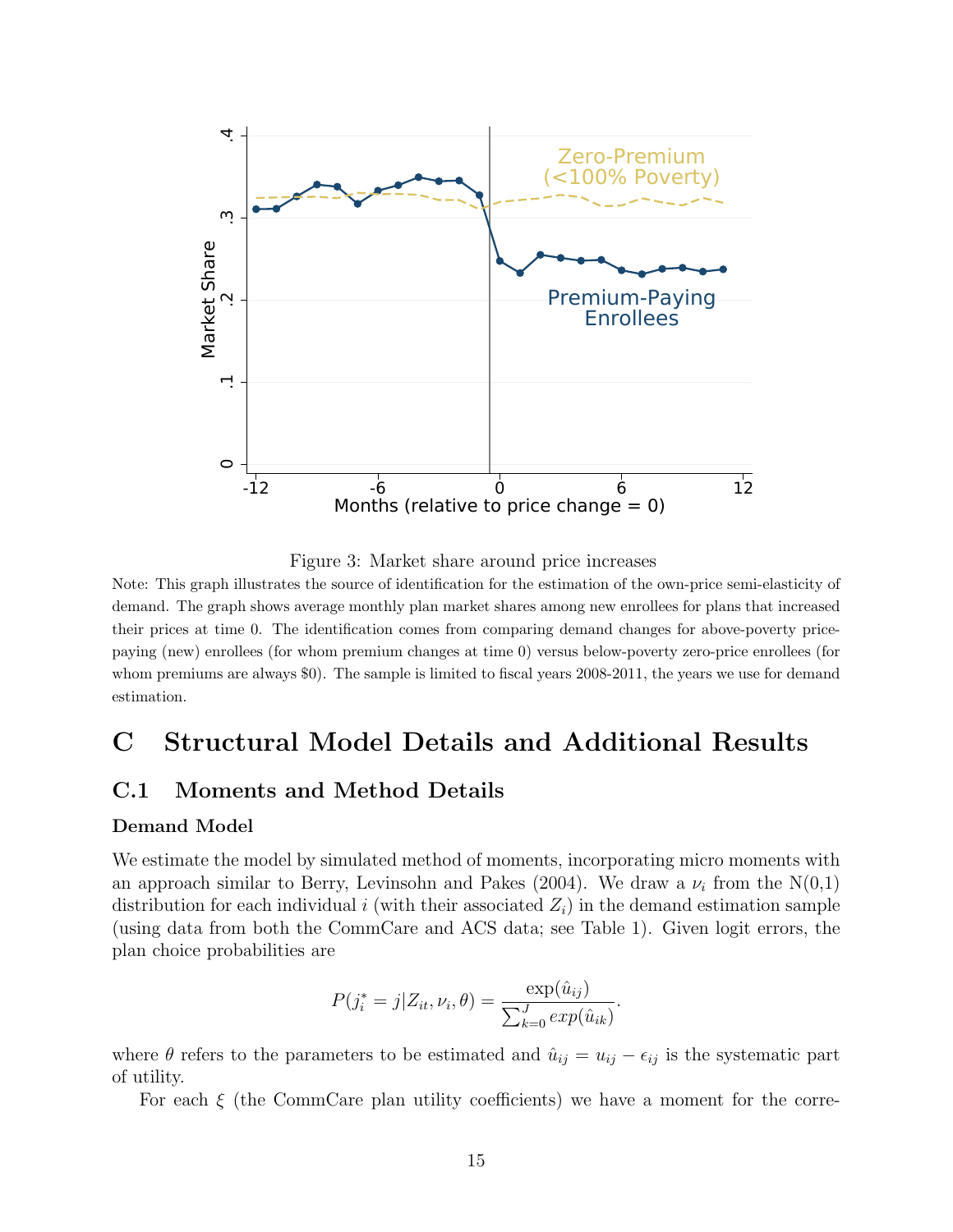#### Table 3: Differential Premium Changes.

<span id="page-15-0"></span>

|                                | (1)       |           | $\left(3\right)$ |
|--------------------------------|-----------|-----------|------------------|
| Premium                        | $-0.0129$ | $-0.0193$ | $-0.0216$        |
|                                | (.00077)  | (.00168)  | (.00175)         |
| Plan X region X income dummies |           | Х         | X                |
| Plan X region X year dummies   |           | X         | Х                |
| Weight: Region avg enrollment  |           |           | X                |
| Observations                   | 4713      | 4713      | 4713             |
| R-Squared                      | 0.238     | 0.891     | 0.882            |

Effect on Price on Log New Enrollment

Robust s.e. in parentheses

Note: This table reports difference-in-difference regressions of the effect of a plan's premium on the number of new enrollees for 2008 through 2011. Column (1) has no controls. Column (2) adds plan-region-year dummies and plan-region-income dummies. Enrollees below 100% of the federal poverty line pay zero premium for all plan, so they control for changes in plan quality over time. Other enrollees pay higher premiums for more expensive plans. Column (3) weights by the region's average new enrollees each month. Standard errors are clustered at the region-income-year level.

sponding plan and group, g (either region-year or region-income group) that matches the expected share of consumers in that group who chose that plan given  $\theta$ , to the observed share,  $s_j^{Obs}$ . If  $n_g$  is the number of individuals in group g, we have

$$
F_{j,g}^1(\theta) = s_{j,g}^{Obs} - \frac{1}{n_g} \sum_{i \in g} Pr(j_i^* = j | \theta, Z_i, \nu_i.)
$$

For each  $\beta$  (in the utility of uninsurance) there is also a corresponding group,  $h$  – income, demographic, region, or year. Analogous to the moments in  $F<sup>1</sup>$ , we match the observed share of uninsured to that predicted for the model. We do it separately by age-gender groups, income groups, regions, and year, but because the uninsured data are based on relatively small samples in the ACS, we do not interact these categories. The corresponding moments are

$$
G_{0,h}^1(\theta) = s_{0,h}^{Obs} - \frac{1}{n_h} \sum_{i \in h} Pr(j_i^* = j | \theta, Z_i, \nu_i).
$$

To identify the different price-sensitivity parameters  $(\alpha's)$ , we match the covariance of plan premium and individual attributes, following [Berry, Levinsohn and Pakes](#page-31-1) [\(2004\)](#page-31-1). For each income or demographic group, h, we use

$$
G_h^2(\theta) = \frac{1}{n} \sum_j \sum_i P_{ij}^{Cons} Z_i \left( 1\{ j_i^{Obs} = j \} - Pr(j_i^* = j | \theta, Z_i, \nu_i) \right)
$$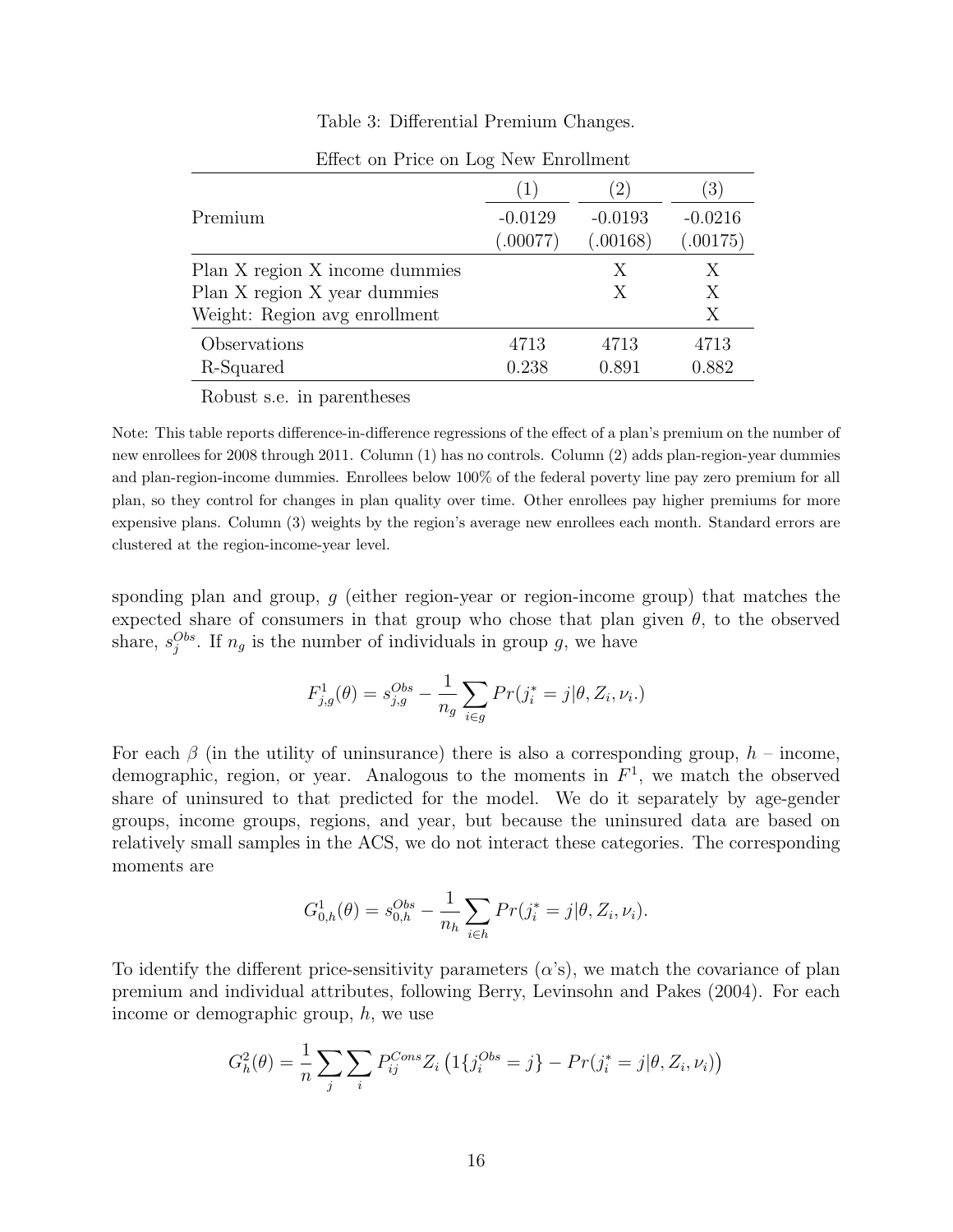with  $P_{i,0}^{Cons} = M_i$ .

The final moment helps identify the variance of the random coefficients by matching the estimated insurance demand response from the natural experiments discussed in Section II.A. If there is substantial heterogeneity in the value of insurance, the uninsured will tend to be people with very low idiosyncratic values of insurance; since they are not close to the margin of buying coverage, an increase in the mandate penalty will not increase demand for insurance very much. Thus, higher values of  $\sigma$  are likely to generate less demand response to the mandate penalty, and vice versa. We match the simulated change demand for the cheapest plan to the observed 22.2% change in demand for the mandate penalty introduction experiment:

$$
G^{3}(\theta) = \sum_{i} \left( (1 + 22.2\%) Pr(j_{i}^{*} = j_{min} | Z_{i}, \nu_{i}, \theta, M_{i}^{Pre}) - Pr(j_{i}^{*} = j_{min} | Z_{i}, \nu_{i}, \theta, M_{i}^{Post}) \right),
$$

where the first probability in the equation is based on the pre-period mandate penalty  $(M_i^{Pre})$ – which is zero – and the second probability is based on the post-period mandate penalty  $(M_i^{Post})$  that applied from January 2008 on. We do not use the premium decrease experiment estimates because it occurred before the start of our demand estimation period (January 2008). However, because the semi-elasticity estimated from it is so similar, including it as a moment would be unlikely to affect our results.

The model is just-identified, and our parameter search exactly matches the empirical moments.

#### Cost Model

The cost model we use is called a GLM with a Poisson error and a log link function; it is equivalent to a Poisson regression, although allowing for a continuous outcome variable. Mathematically, the model is estimated by MLE as if the data were generated by a Poisson process with mean equal to the expression in Equation (7). However, in practice, this is simply a technique to estimate the parameters in Equation (7), which describe the conditional mean of costs. These conditional means are what we use for costs in our simulations; we do not use the Poisson distribution. This method has the advantage over a log-linear regression of allowing for \$0 observations, which occur regularly in our data.

A concern with a basic maximum likelihood estimation of the cost model is that estimates of  $\psi_{i,r,t}$  will be biased by selection on unobserved sickness. This is particularly relevant because  $X_i$  includes a relatively coarse set of observables. To partially address this issue, we estimate the  $\psi_{j,r,t}$  parameters in a separate version of Equation (7) with individual fixed effects and a sample limited to new and re-enrollees. These estimates are identified based only on within-person cost variation when an individual leaves the market and later reenrolls in a different plan (e.g., because plan prices have changed). This method would fully eliminate selection if individuals' unobserved risk factors are stable over time or uncorrelated with plan changes. However, it would not address any selection on risk changes – e.g., if individuals who get sicker between enrollment spells systematically select certain plans.[6](#page-0-0)

<sup>6</sup>Our sense is that controlling for individual fixed effects addresses most of the selection problem, especially since our panel is over a short period (about four years).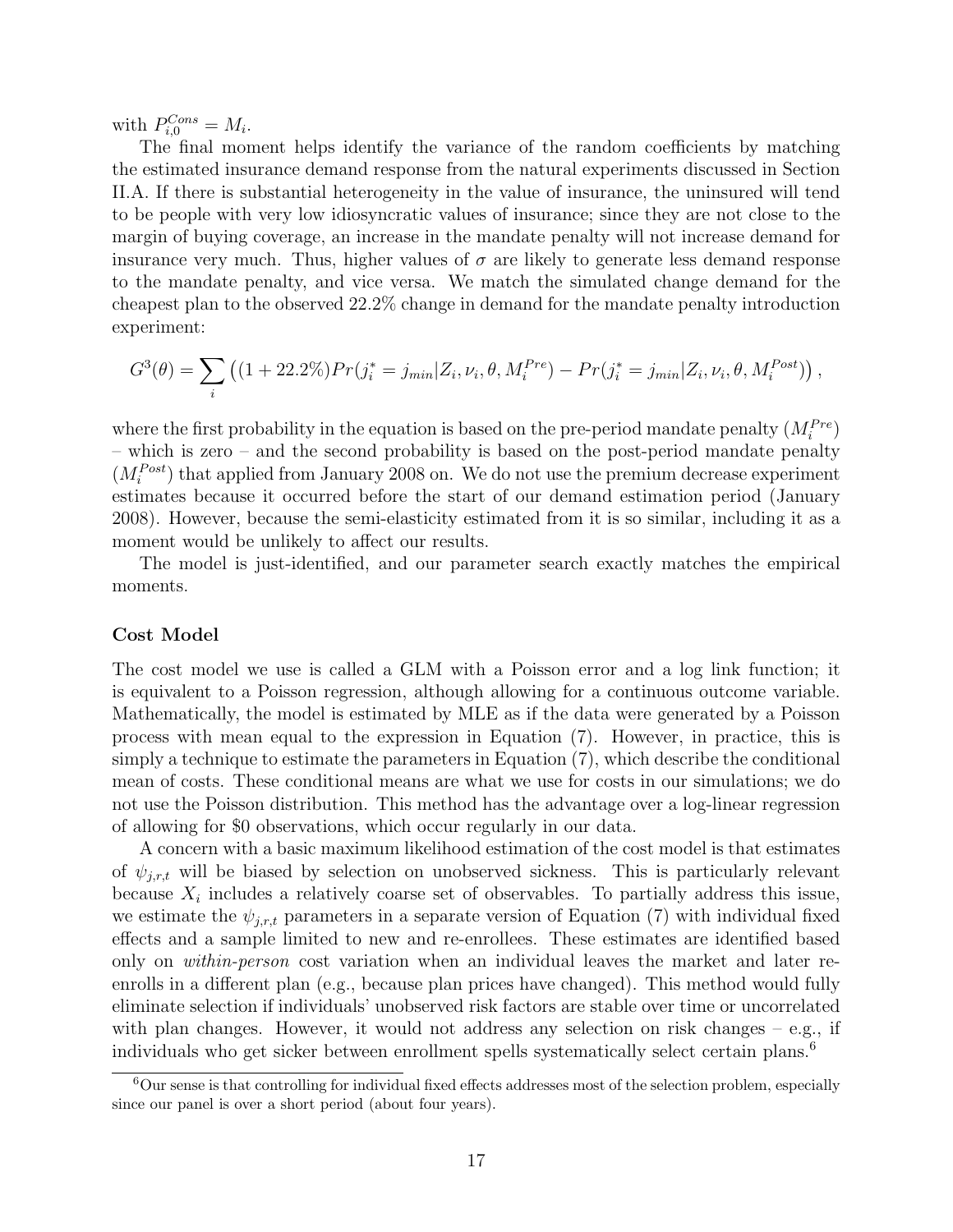Lastly, we adjust observed costs by removing the estimated plan component and estimate the coefficients on individual characteristics from cross-person variation with all enrollees. We use the resulting predicted values of  $E(c_{ijt})$  as our estimates of costs for each enrolleeplan possibility.[7](#page-0-0)

### C.2 Parameter Estimates

<span id="page-17-0"></span>The demand model coefficients are presented in Tables [4,](#page-17-0) [5,](#page-18-0) and [6.](#page-18-1) Table [4](#page-17-0) shows that on average, consumers prefer Fallon to BMC to Network Health to NHP to CeltiCare, with the biggest difference being between CeltiCare and the other plans.

|            | Coef     | S.E.   |
|------------|----------|--------|
| CeltiCare  | $-0.857$ | 0.0564 |
| <b>NHP</b> | $-0.067$ | 0.0147 |
| Network    | 0.126    | 0.0108 |
| BMC        | 0.169    | 0.0312 |
| Fallon     | 0.209    | 0.0563 |

Table 4: Demand Estimates: Average Plan Coefficients

Note: The table reports the average exchange plan dummies (with the average plan normalized to 0); these are weighted averages of the full set of plan-region-year and plan-region-income group dummies in the model.

Table [5](#page-18-0) shows the baseline price coefficients by income and demographic group. The income coefficients (which apply to the omitted demographic group of males age 40-44), range from -0.046 for those just above the poverty line to -0.023 for those making 250%- 300% FPL. Females and older consumers are less price sensitive; on average, the premium coefficient increases by  $+0.0028$  for women and  $+0.0019$  for each 5 years of age. The oldest group is less than half as price-sensitive as the youngest. (Every income group has a premium coefficient  $<-0.02$ , and no demographic group's coefficient is  $> .012$ , so every group has a negative total premium coefficient.)

Table [6](#page-18-1) shows the utility of uninsurance  $(\beta)$ , which is relative to the utility of the average plan (which we normalized to 0), by income and demographic group. Females and older people dislike uninsurance more. The average relative utility of uninsurance for abovepoverty consumer (not shown in table) is positive  $(+0.261)$ , which is necessary to account for the low insurance take-up rates in our data despite very low (and often zero) subsidized premiums. We also note that the unobservable variation  $(\sigma)$  in the value of uninsurance is substantial; it accounts for a standard deviation of 0.92 across individuals, relative to the 0.67 standard deviation driven by observables.

Table [7](#page-19-0) shows the average cost differences across income groups. Table [8](#page-19-1) shows the cost differences across age and gender groups.

<sup>7</sup> In addition to insurer medical costs captured by this model, insurers incur administrative costs for functions like claims processing. Using plan financial reports, we estimate variable administrative costs of approximately \$30 per member-month. We add this to our cost function, and following CommCare rules, insurers are also paid an equal-size (\$30) administrative fee (not subject to risk adjustment). Thus, administrative costs cancel out in the profit function and do not impact our results.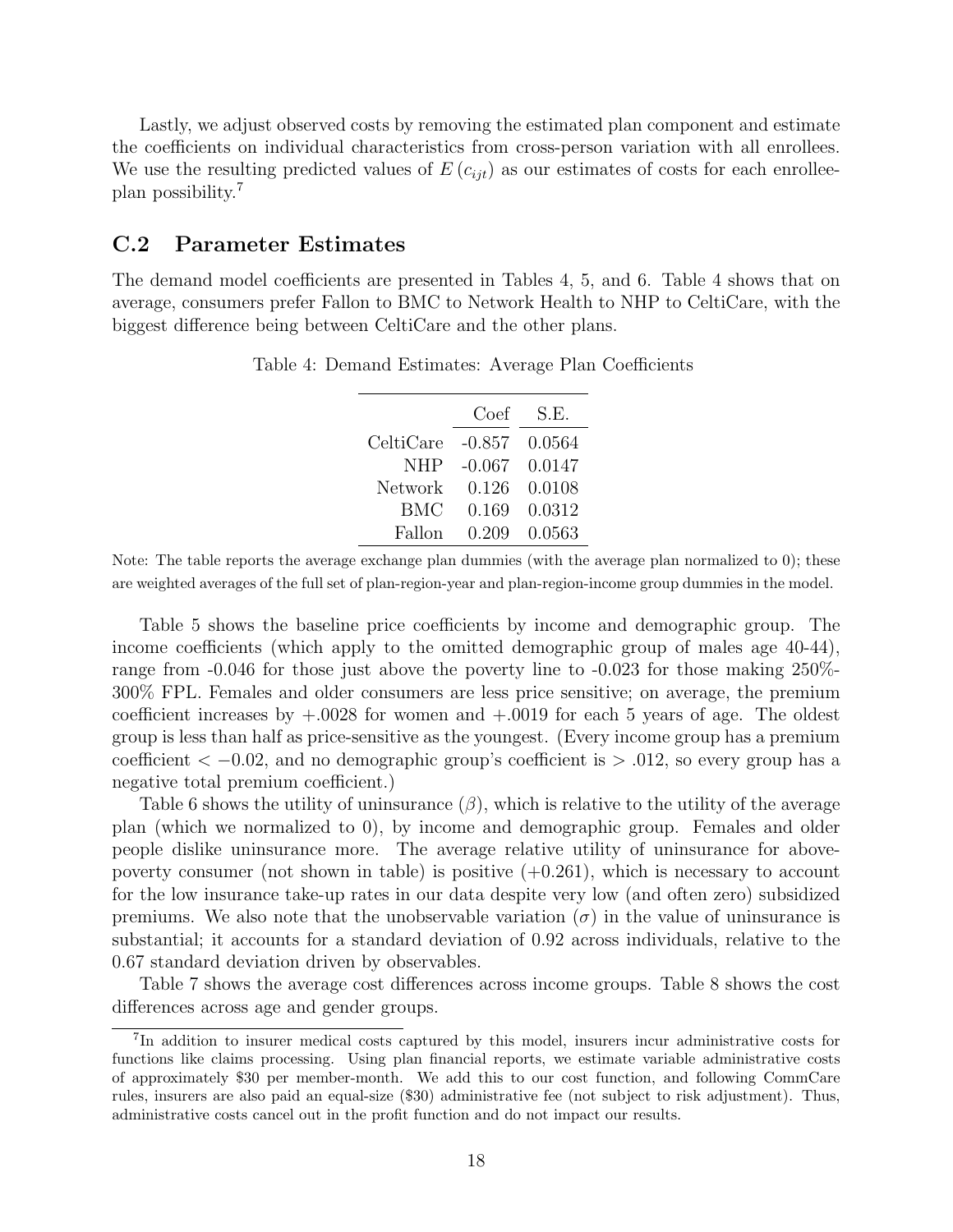| For omitted group: males 40-44) |          |        | (To be added to baseline value) |           |        |           |        |
|---------------------------------|----------|--------|---------------------------------|-----------|--------|-----------|--------|
|                                 | Coef     | S.E.   |                                 | Male      |        | Female    |        |
| 100-150\% Pov                   | $-0.046$ | 0.0054 |                                 | Coeff     | S.E.   | Coeff     | S.E.   |
| 150-200\% Pov                   | $-0.029$ | 0.0061 | Age $19-24$                     | $-0.0086$ | 0.0049 | 0.0011    | 0.0026 |
| 200-250\% Pov                   | $-0.027$ | 0.0072 | Age $25-29$                     | $-0.0097$ | 0.0047 | $-0.0003$ | 0.0033 |
| 250-300% Pov                    | $-0.023$ | 0.0010 | Age $30-34$                     | $-0.0012$ | 0.0028 | $-0.0048$ | 0.0042 |
|                                 |          |        | Age 35-39                       | $-0.0016$ | 0.0033 | $-0.0016$ | 0.0039 |
|                                 |          |        | Age $40-44$                     |           |        | 0.0013    | 0.0035 |
|                                 |          |        | Age 45-49                       | 0.0077    | 0.0037 | 0.0006    | 0.0037 |
|                                 |          |        | Age $50-54$                     | 0.0050    | 0.0030 | 0.0013    | 0.0034 |
|                                 |          |        | Age 55-59                       | 0.0122    | 0.0037 | 0.0084    | 0.0034 |
|                                 |          |        | Age $60-64$                     | 0.0111    | 0.0038 | 0.0164    | 0.0037 |

<span id="page-18-0"></span>Table 5: Demand Estimates: Interaction terms for Premium Coefficients

Interacted with demographic group

Baseline by income group

Note: This table shows the the premium coefficient by income (left) and for each gender x age bin (right). The full premium coefficient for any sub-group is the sum of the coefficients for the corresponding income group and demographic group. Every income group has a premium coefficient  $<-0.02$ , and no demographic group's coefficient is  $> 0.012$ , so every group has a negative total premium coefficient.

Table 6: Demand Estimates: Relative Utility of Uninsurance

<span id="page-18-1"></span>

| Baseline by income group         |       | Interacted with demographic group |              |          |       |          |        |
|----------------------------------|-------|-----------------------------------|--------------|----------|-------|----------|--------|
| (For omitted group: males 40-44) |       | (To be added to baseline value)   |              |          |       |          |        |
|                                  | Coef  | S.E.                              |              | Male     |       |          | Female |
| $< 100\%$ Pov                    | 0.952 | 0.142                             |              | Coeff    | S.E.  | Coeff    | S.E.   |
| 100-150 % Pov                    | 0.667 | 0.174                             | Ages $19-24$ | 0.236    | 0.109 | $-0.596$ | 0.201  |
| 150-200 % Pov                    | 0.150 | 0.319                             | Ages 25-29   | 0.095    | 0.117 | $-0.792$ | 0.240  |
| 200-250 % Pov                    | 0.042 | 0.526                             | Ages $30-34$ | 0.066    | 0.128 | $-0.889$ | 0.259  |
| 250-300 % Pov                    | 0.517 | 0.825                             | Ages 35-39   | $-0.067$ | 0.162 | $-0.844$ | 0.251  |
|                                  |       |                                   | Ages $40-44$ |          |       | $-1.073$ | 0.324  |
|                                  |       |                                   | Ages $45-49$ | $-0.043$ | 0.135 | $-1.097$ | 0.329  |
|                                  |       |                                   | Ages $50-54$ | $-0.229$ | 0.156 | $-0.874$ | 0.251  |
|                                  |       |                                   | Ages 55-59   | $-0.299$ | 0.161 | $-0.778$ | 0.256  |
|                                  |       |                                   | Ages $60-64$ | $-0.590$ | 0.253 | $-0.785$ | 0.298  |

Note: This table shows the the relative utility of uninsurance by income (left) and for each gender  $\bar{x}$  age bin (right). The total average utility of uninsurance (relative to the average CommCare plan) for a group is the sum of the coefficients for the corresponding income group and demographic group. Some groups have a positive utility of uninsurance (negative value of insurance), which is necessary to explain the fact that there are many people for whom insurance is free who nonetheless choose not to purchase insurance.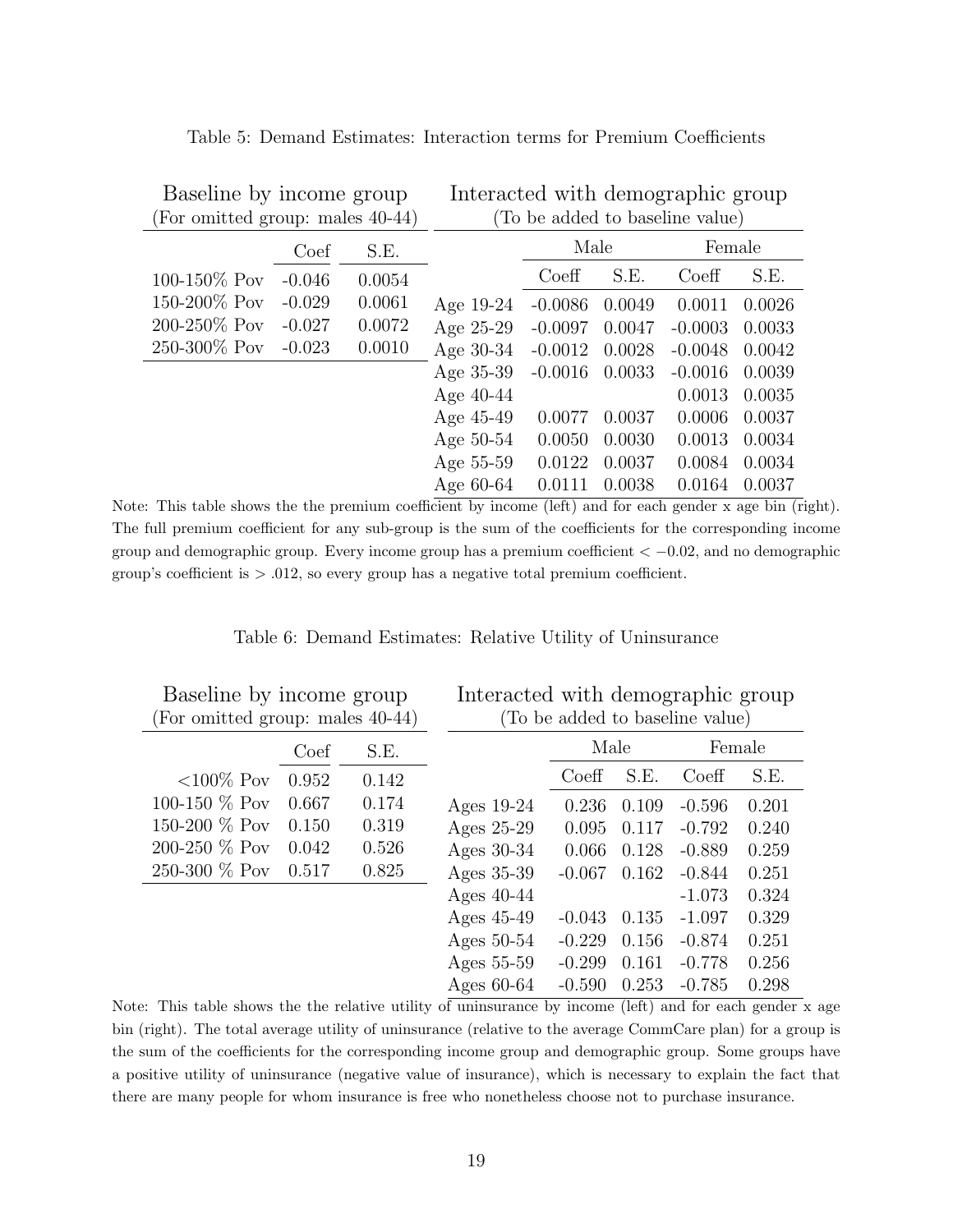Table 7: Cost by income group

<span id="page-19-0"></span>

|                                                               | Income Group                    |  |                                 |  |  |
|---------------------------------------------------------------|---------------------------------|--|---------------------------------|--|--|
|                                                               | Percent of Federal Poverty Line |  |                                 |  |  |
|                                                               |                                 |  | 100-150 150-200 200-250 250-300 |  |  |
| Relative to $\langle$ Poverty -23.4\% -18.2\% -25.2\% -29.5\% |                                 |  |                                 |  |  |

Note: This table reports the costs for each income group relative to the below poverty group. The reported percentage for group g is  $100 \cdot (\exp (\mu) - 1)$ , when the  $\mu_g$  for the 'Less than Poverty' group is set to zero.

Table 8: Costs by Age and Gender

<span id="page-19-1"></span>

|              | Male                            |         |         | Female                 |         |         |
|--------------|---------------------------------|---------|---------|------------------------|---------|---------|
|              | Poisson<br>$\text{Coefficient}$ | S.E.    | Percent | Poisson<br>Coefficient | S.E.    | Percent |
| Ages $19-24$ |                                 |         |         | 0.312                  | 0.00031 | 36.6%   |
| Ages 25-29   | 0.336                           | 0.00032 | 39.9%   | 0.488                  | 0.00028 | 62.9%   |
| Ages $30-34$ | 0.424                           | 0.00035 | 52.8%   | 0.558                  | 0.00031 | 74.7%   |
| Ages 35-39   | 0.526                           | 0.00035 | 69.2%   | 0.609                  | 0.00036 | 83.9%   |
| Ages $40-44$ | 0.632                           | 0.00033 | 88.1%   | 0.752                  | 0.00036 | 112.1\% |
| Ages 45-49   | 0.807                           | 0.00031 | 124.1\% | 0.850                  | 0.00032 | 134.0%  |
| Ages $50-54$ | 0.943                           | 0.00030 | 156.8%  | 0.886                  | 0.00030 | 142.5%  |
| Ages 55-59   | 1.065                           | 0.00030 | 190.1%  | 0.907                  | 0.00029 | 147.7%  |
| Ages $60-64$ | 1.193                           | 0.00031 | 229.7%  | 1.073                  | 0.00030 | 192.4%  |

All coefficients are significant at the  $p < .01$  level.

Note: This table shows cost coefficients by age and gender. Males 19-24 are the omitted group. For each gender, the first two columns are the Poisson coefficient and its standard error. The third coefficient converts this to a percent difference,  $100 \cdot (\exp(\mu) - 1)$ .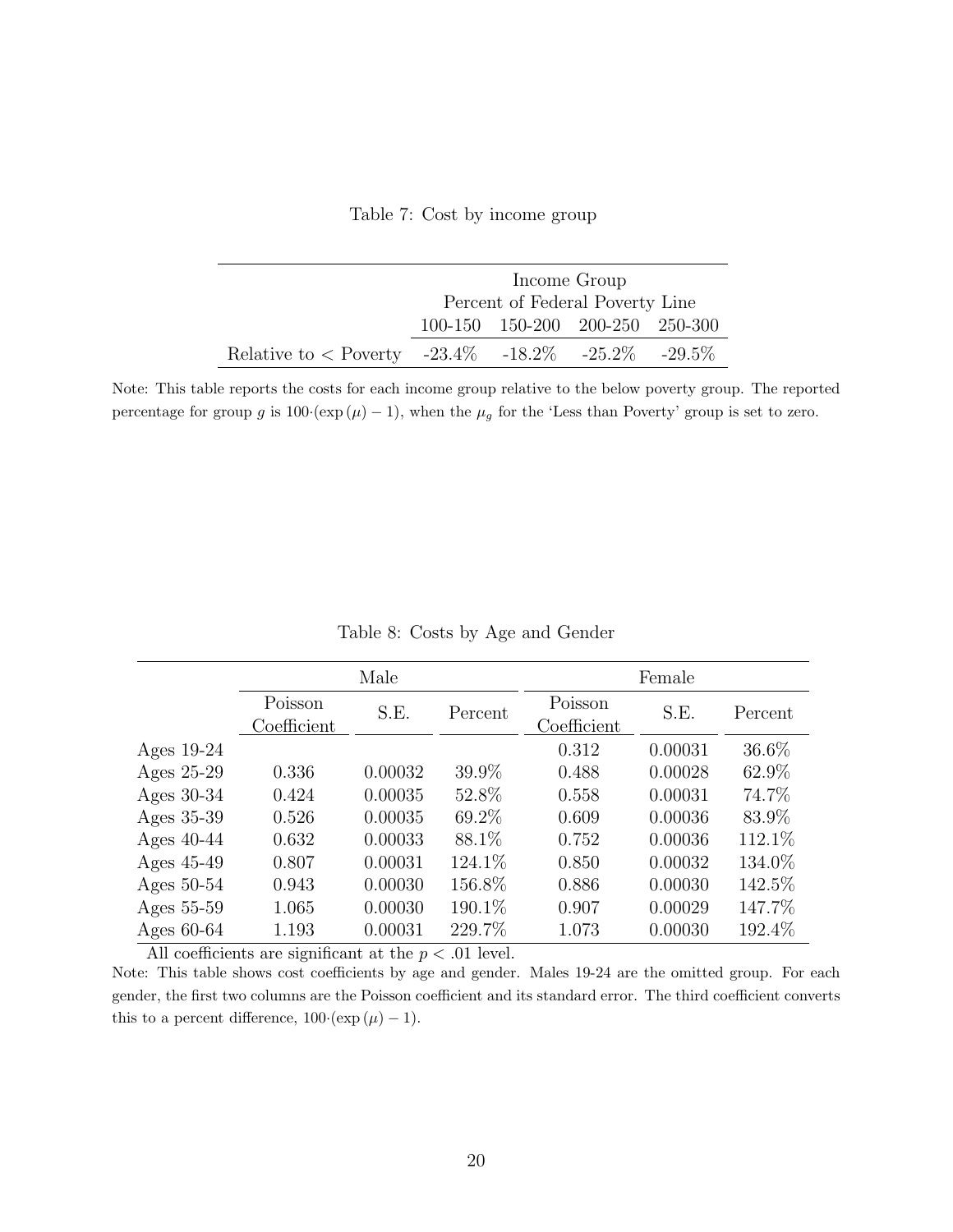# C.3 Simulation Method Details

#### C.3.1 Risk Adjustment Method

To mitigate adverse selection, both Massachusetts and the ACA risk-adjust payments to insurers. We incorporate this by estimating a risk score for each individual in each year,  $\phi_{it}$ , that indicates how costly they are expected to be relative to the average enrollee. Following Massachusetts' rules, a plan with price  $P_{jt}$  receives  $\phi_{it}P_{jt}$  for enrolling consumer i in year t. We assume that  $\phi_{it}$  perfectly captures the individual (non-plan) portion of costs:  $\phi_{it} = \exp(\hat{\mu}X_{it} + \psi_{0t})/\bar{c}_t$ , where  $\bar{c}_t$  is the average of  $\exp(\hat{\mu}X_{it} + \psi_{0t})$  across individuals who buy insurance in the data. Thus, risk adjustment captures individuals' expected costs in a proportional way: net revenue on consumer  $i = \phi_{it} P_{it} - E(c_{it})$  simplifies to  $\phi_{it}$   $(P_{jt} - \overline{c}_t \exp(\psi_{j,r,t})).$ 

#### C.3.2 Equilibrium

We look for a static, full information, Nash equilibrium, where each insurer sets its price to maximize profits:

$$
\pi_{jt} = \sum_{i} \left( \phi_{it} P_{jt} - E[c_{ijt}] \right) \cdot Q_{ijt} \left( P^{Cons} \left( P_{t} \right) \right) \tag{C.1}
$$

where  $P^{Cons}(\cdot)$  is the subsidy function mapping prices into consumer premiums. This equilibrium is defined by the first-order conditions (FOCs)  $d\pi_{jt}/dP_{jt} = 0$  for all j, given all other plans' prices. For each year and subsidy policy, we simulate the equilibrium numerically by searching for the price vector  $P$  that satisfies these equilibrium conditions for all insurers. We do this separately for the set of insurers present in the market in 2009 and 2011 and for counterfactual markets with only two insurers.

Note that the insurers' FOCs depend on  $\frac{dQ_{jt}}{dP_{jt}}$ , the total derivative that incorporates an effect of changing  $P_{jt}$  on the subsidy if plan j is pivotal (cheapest) under price-linked subsidies (as shown in Equation (1)). This introduces a discontinuity in the FOC of the cheapest plan at the price of the second-cheapest plan: below it, they are subsidy-pivotal  $\left(\text{so } \frac{dQ_{jt}}{dP_{jt}} = \frac{\partial Q_{jt}}{\partial P_{jt}}\right)$  $\frac{\partial Q_{jt}}{\partial P_{jt}} + \frac{\partial Q_{jt}}{\partial M}$  while above it, they are not (so  $\frac{dQ_{jt}}{dP_{jt}} = \frac{\partial Q_{jt}}{\partial P_{jt}}$  $\frac{\partial Q_{jt}}{\partial P_{jt}}$ . This means that if the incentive distortion causes the cheapest plan to raise its price up to the level of the second cheapest plan, there will likely be multiple equilibria – a range of prices at which the two plans tie for cheapest in equilibrium. In our simulations this occurs in 2009, so we show results for both the minimum and maximum prices consistent with this range of equilibria.

#### C.3.3 Regulator's Objective (Welfare Function) for Simulations

Our main welfare analysis focuses on "public surplus," introduced in Section I.B – consumer surplus, plus the avoided externality of uninsurance, minus government costs. See Appendix [A.4](#page-3-0) for the formula for public surplus. We also consider a version that adds insurer profits.

For each simulation, we use the simulated equilibrium prices along with the estimated demand parameters to calculate the fixed component of utility for each consumer for each plan,  $\hat{u}_{ij} \equiv u_{ij} - \epsilon_{ij}$ . With logit demand, these allow us to calculate each individual's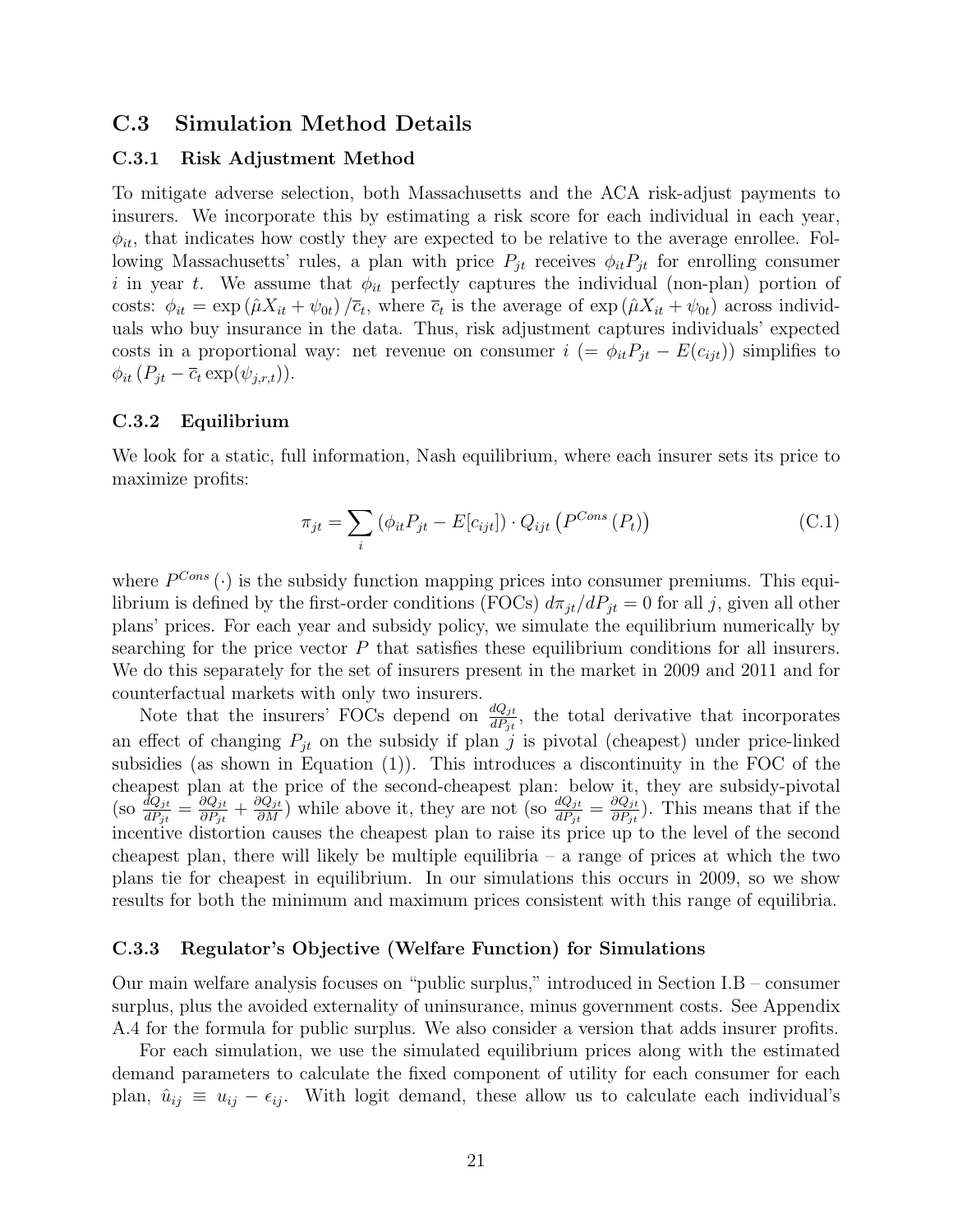expected consumer surplus  $CS_i = \frac{1}{-\alpha}$  $\frac{1}{-\alpha(Z_i)} \cdot \log \left( \sum_{j=0}^J \exp \left( \hat{u}_{ij} \right) \right)$  and choice probabilities  $(\widehat{Pr}_{ij} = \exp(\hat{u}_{ij}) / \sum_{j=0}^{J} \exp(\hat{u}_{ij}))$ . The government's expected net expenditure on each individual is  $S(1 - \widehat{Pr}_{i0}) - M \cdot \widehat{Pr}_{i0}$ .

Uninsured people can generate a negative externality through the uncompensated care that they receive (whose cost is born by the providers or government); if society or the regulator has a paternalistic desire for people to have health insurance, then that is another negative effect of people being uninsured, independent of the medical costs they incur. We assume that the regulator sets the affordable amounts for price-linked subsidies optimally given the total externality. This allows us to back out the level of the paternalistic externality.[8](#page-0-0) This calibration is conceptually important. Without the paternalistic externality, subsidies are "too high" from a welfare-maximizing perspective so there are "too many" people buying insurance. This makes fixed subsidies seem bad because they lead to more people buying insurance, whereas we want to compare fixed and price-linked subsidies assuming they are set at the right level, given the externality.

# C.4 Simulation Results

#### C.4.1 Comparison of reduced form and structural distortion estimates

Our paper includes two main estimates of the distortion from price-linked subsidies: a "reduced form" estimate of \$36.35 based on the first-order approximation formula (reported in Section III.C) and a "structural" estimate of \$23.83 from our simulation model for 2011 (reported in Section IV.D). In this appendix, we seek to separate out how much of the difference is due to (1) different estimated elasticities, (2) adverse selection and risk adjustment, (3) pass-through of costs into prices not equaling 1 (which is implicitly assumed by the first-order approximation), and (4) strategic responses from the other firms.

Table [9](#page-22-0) breaks down the role of each of these factors. Line (a) shows our reduced form estimate of \$36.35, while the final line (e) is the headline structural estimate of \$23.83 for 2011. Bridging these two estimates are the following factors:

- Different time period (line (b)): The reduced form estimate uses elasticities from 2008 (when the natural experiment occurred), while the headline structural estimate is from 2011. Line (b) takes demand elasticities for 2011 simulated from our structural model and plugs these into the reduced form distortion formula. The result is a distortion of \$30.02 – bridging about half of the original gap. From this we conclude that the differing time periods is a major source of the gap.
- Incorporating adverse selection (line (c)): Our main distortion formula ignores adverse selection, but the structural model allows for it. To incorporate adverse selection, we use an augmented distortion formula derived in Appendix [A.2](#page-1-0) (Equation

<sup>8</sup>For these calculations, we assume that uncompensated care costs are equal to 80% of expected cost of care with insurance and that the paternalistic component of the externality does not vary with consumers' expected costs. See Section V.A for further discussion of uncompensated care costs and Appendix [D](#page-24-0) for robustness checks with the externality equal to 60% and 100% of expected cost.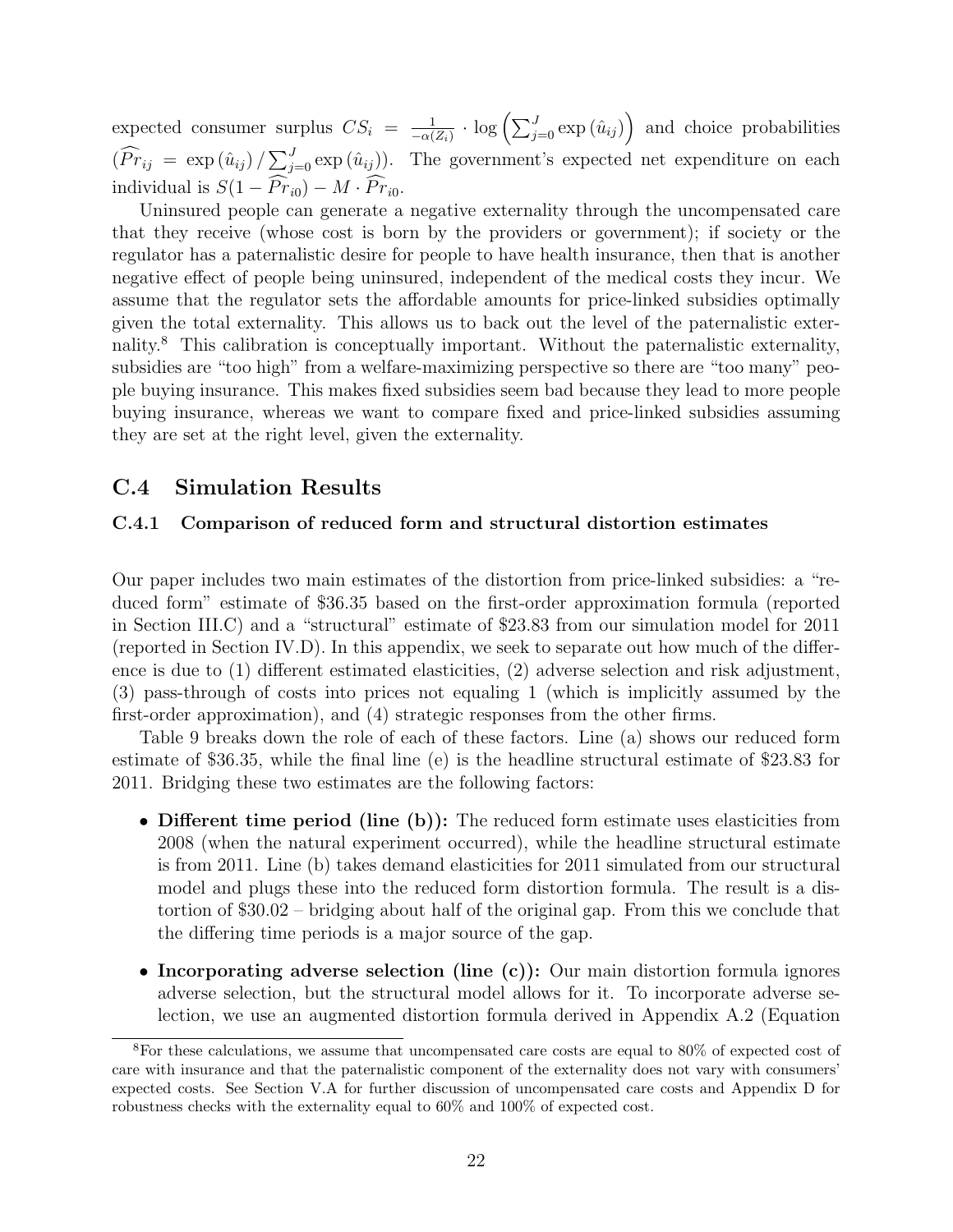[\(A.1\)](#page-2-0)). Simulating the necessary additional statistics using our structural model and plugging these into the formula, we get a distortion of \$26.71 (bridging another fourth of the original gap).

- Moving to a structural simulation (no strategic interactions) (line (d)): This line implements a structural simulation of the distortion for CeltiCare in 2011 that shuts down strategic pricing responses by other firms. The difference is accounted for by the fact that the reduced form estimate is a first-order approximation (which, e.g., implicitly assumes constant semi-elasticities of demand and a pass-through rate of 1). The estimate in line (d) is \$24.34, closing another 17% of the original gap.
- Adding strategic interactions: Line (e) shows our final structural simulation that allows for strategic pricing responses by competitors. The difference between (d) and (e), however, is tiny (just \$0.51), indicating that strategic effects explain very little of the original gap.

|                  | Calculation method                 | Estimate $(\$)$ |  |  |  |
|------------------|------------------------------------|-----------------|--|--|--|
|                  | Reduced-form formula               |                 |  |  |  |
| a)               | <b>Baseline</b>                    | 36.35           |  |  |  |
| (b)              | With structural model elasticities | 30.02           |  |  |  |
| (C)              | + Adverse selection                | 26.71           |  |  |  |
| Structural model |                                    |                 |  |  |  |
| (d)              | Without strategic interactions     | 24.34           |  |  |  |
| $\mathbf{e}$     | Full model                         | 23.83           |  |  |  |

<span id="page-22-0"></span>Table 9: Comparison of reduced form and structural estimates

### C.4.2 Medical Loss Ratios

Regulatory limits on the minimum fraction of premiums that must be used to cover medical care could limit the distortionary impact of price-linked subsidies. The ACA, sets a minimum medical loss ratio (MLR) of 80%. Table [10](#page-23-0) shows estimated costs as a fraction of revenue for each firm for each policy simulation. The only MLR that is below the 80% threshold is BMC's under the maximum-price equilibrium for price-linked subsidies in 2009. This suggests MLR rules may have had some bite for avoiding the more expensive equilibrium in 2009, but would not have limited the distortion 2011.

When there are only two insurers, profits are higher and MLR rules become more binding. Table [11](#page-23-1) shows the estimated MLRs if there were only two insurers in the market in 2011. CeltiCare's MLR is below 80% for price-linked subsidies whenever it has only one competitor and for fixed subsidies when it competes against NHP (the highest cost insurer). Network Health and BMC also have MLRs below 80% when competing against NHP. MLR rules are more relevant for extremely uncompetitive markets.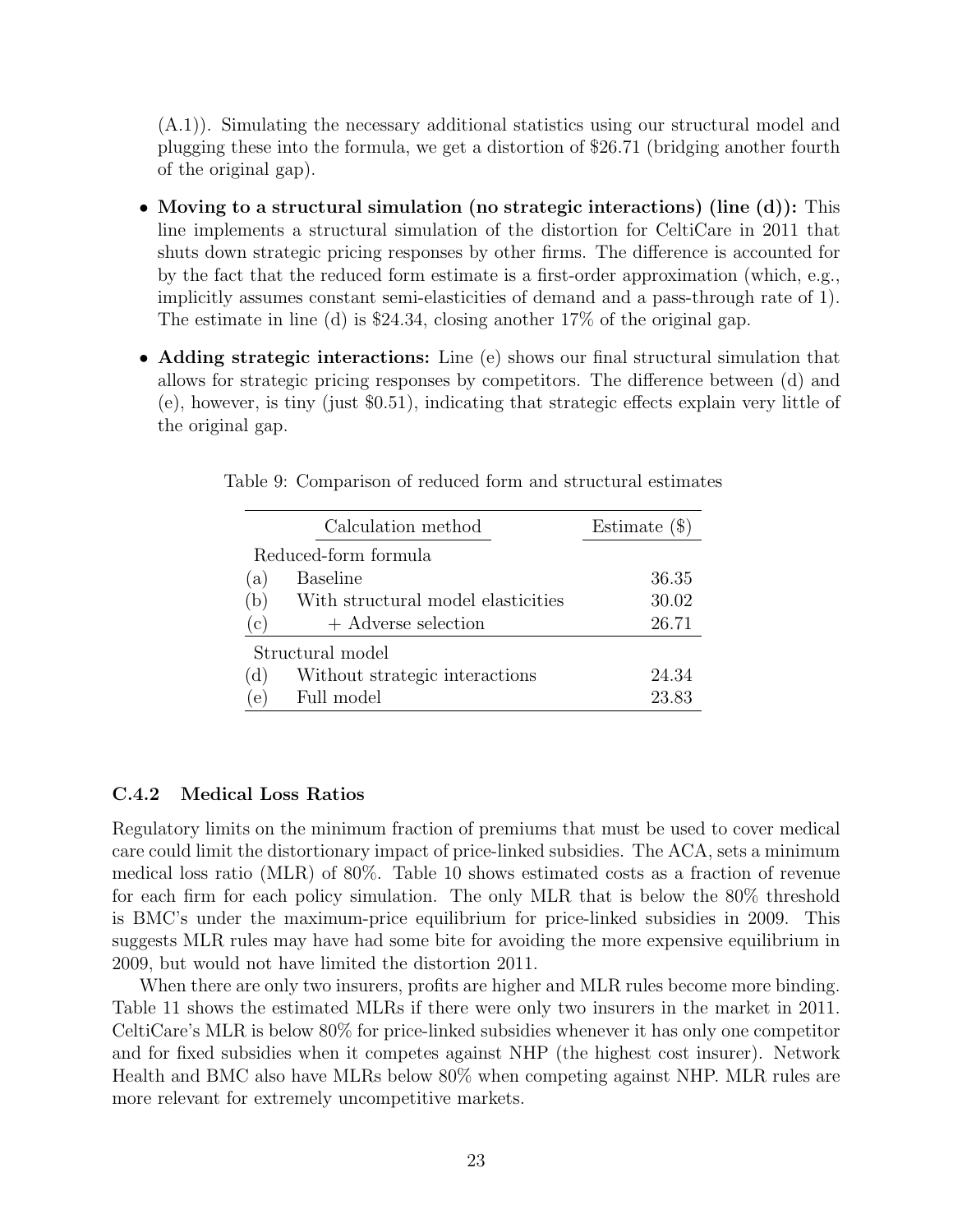<span id="page-23-0"></span>

|      |                           |          | BMC Celticare Fallon NHP |                   | <b>Network</b><br>Health   |
|------|---------------------------|----------|--------------------------|-------------------|----------------------------|
|      | Min Price-linked $81.5\%$ |          |                          | $91.2\%$ $91.4\%$ | 89.9%                      |
| 2009 | Max Price-linked $77.2\%$ |          |                          |                   | $92.1\%$ $92.1\%$ $85.3\%$ |
|      | Fixed                     | 82.3\%   |                          | $91.2\%$ $91.3\%$ | $90.1\%$                   |
| 2011 | Price-Linked              | $90.2\%$ | $80.0\%$                 | $89.4\%$ $90.3\%$ | $91.5\%$                   |
|      | Fixed                     | 89.9%    | 85.0\% 89.1\% 89.7\%     |                   | $91.4\%$                   |

Table 10: Medical Loss Ratios

Note: This table shows the estimated medical loss ratio (100·costs/revenue) for each firm under each subsidy type. The 80% threshold is exceeded only in 2009 for one firm under price-linked equilibrium that is most favorable for the firms.

Therefore, for these two-insurer markets, the distortion from price-linked subsidies may be mitigated by MLR rules. In addition, other regulatory pressures (e.g., "rate review" by state insurance departments) may limit extremely high plan markups. These regulatory pressures are clearly necessary to explain prices in ACA counties with a single insurer, for which our model (taken literally) predicts infinite markups. For these extreme cases, our model predicts what insurers have an incentive to  $d\sigma$  – and may find ways of doing if they can elude regulatory barriers.

Table 11: Medical Loss Ratios with Two Insurers in 2011

<span id="page-23-1"></span>

|               |                   | When Competing Against |                   |                                |               |  |
|---------------|-------------------|------------------------|-------------------|--------------------------------|---------------|--|
|               |                   | CeltiCare              | Network<br>Health | <b>BMC</b>                     | <b>NHP</b>    |  |
| MLR of:       |                   |                        |                   |                                |               |  |
| (Lowest cost) | CeltiCare         |                        | $75\%(81\%)$      | $78\%(84\%)$                   | $67\% (74\%)$ |  |
| ↓             | Network<br>Health | $91\% (91\%)$          |                   | $82\%(87\%)$                   | $75\%(81\%)$  |  |
|               | <b>BMC</b>        | $89\%(89\%)$           | 87\%(87\%)        |                                | 75-76% (82%)  |  |
| (Higher cost) | NHP               | $92\%(91\%)$           |                   | $91\% (92\%)$ 88-90\% $(91\%)$ |               |  |

Note: This table shows the estimated medical loss ratio  $(100*costs/revenue)$  for the insurer of a given row, when competing only against the insurer of a given column. The first number in each cell is the MLR under price-linked subsidies; the number in parentheses is the MLR under fixed subsidies. The plans are listed in order of increasing costs: CeltiCare, Network Health, BMC, NHP. There are multiple equilibria under price-linked subsidies when only BMC and NHP are in the market, so there is a (small) range of MLRs.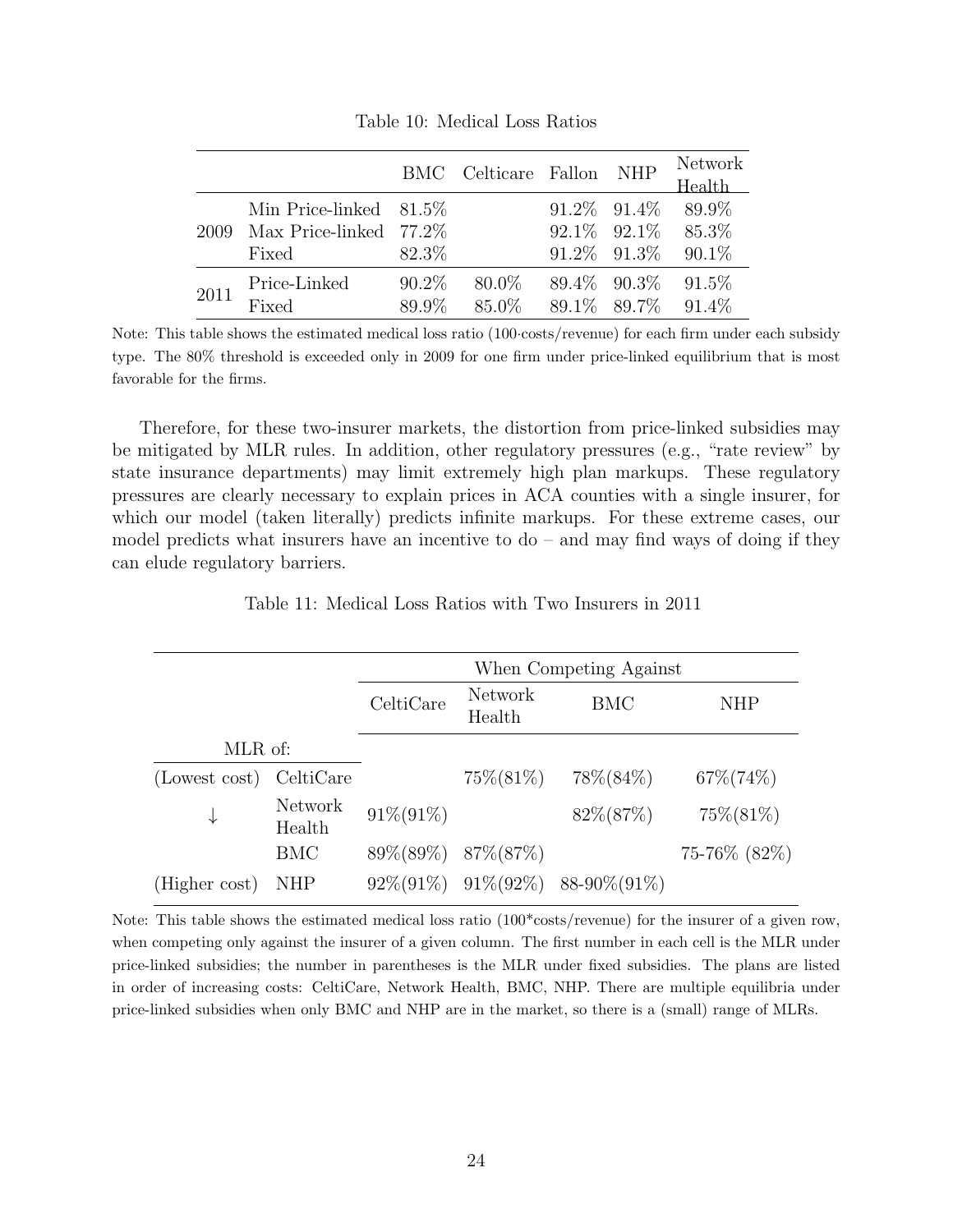# <span id="page-24-0"></span>D Uncertainty simulations

To model the potential benefits of price-linked subsidies, we consider the problem of a regulator setting subsidies for an upcoming year. We assume that regulators observe lagged demand and cost data from insurers (e.g., from state insurance department rate filings), which give them all the relevant information for the optimal subsidy except for a *marketlevel* shock to cost growth.<sup>[9](#page-0-0)</sup> This proportional shock applies to all plans' costs and the cost of charity care, multiplying them by a factor of  $(1 + \Delta)$ . Fixed subsidies have to be set in advance, prior to the realization of health care costs, but the regulator would like to set a higher subsidy when costs are higher because of the externalities of charity care and the desire to insure consumers against price variations (see discussion in Section I.B). If insurers observe cost shocks before setting prices, then prices contain information about optimal subsidies; price-linked subsidies can make use of this information.<sup>[10](#page-0-0)</sup>

We assume the externality that is avoided when an individual chooses to purchase insurance has two components: charity care costs and the paternalistic component of the externality. Charity care costs are, unfortunately, quite difficult to measure. Instead of attempting to estimate them in our Massachusetts setting, we assume they are a proportion  $\lambda$ of an individual's expected costs in the average plan. For a cost-shock  $\Delta$ ,

$$
C_i^{Charity} = \lambda \cdot \underbrace{\exp (\hat{\mu}X_i + \psi_0)}_{\text{Baseline cost in avg. plan}} \cdot (1 + \Delta) \qquad \lambda = \{.6, .8, 1\}.
$$

[Finkelstein, Hendren and Luttmer](#page-31-2) [\(2015\)](#page-31-2) find that when individuals are uninsured, third parties cover about 60% of what their costs would have been if insured by Medicaid, implying  $\lambda = 0.6$ . The best case for price-linked subsidies, which we report in the text is  $\lambda = 1$ . We also show results for  $\lambda = .8$  as an intermediate point.

We assume the regulator sets (income-specific) fixed subsidies to be optimal if costs are at the expected level (i.e., zero cost shock) and sets affordable amounts for price-linked subsidies to replicate the fixed subsidy amounts at  $\Delta = 0$ . In practice, we implement this by calibrating the paternalistic externality,  $E_0$  as a residual to rationalize the ACA's affordable amounts (and therefore subsidy levels) as optimal at  $\Delta = 0$ . Our goal is to understand how cost uncertainty affects the case for price-linked subsidies assuming that subsidies would be set optimally if costs were known. If we do not calibrate  $E_0$ , our welfare results would be largely driven by the deviation of subsidies from their optimal level, absent a cost shock. Empirically, we find that a positive  $E_0$  is needed to rationalize the ACA's affordable amounts. This result is consistent with the finding of [Finkelstein, Hendren and Shepard](#page-31-3) [\(2019\)](#page-31-3) that demand is less than marginal cost for most CommCare enrollees. With  $E_0 = 0$  the implied

<sup>&</sup>lt;sup>9</sup>It would also be possible to model insurer-specific cost shocks. However, market-level cost shocks are what matters for the welfare-relevant correlation between insurer costs and the externality of uncompensated care.

 $10$ We assume that consumers (like the regulator) do not observe the cost shock, so their utility of insurance (as reflected in  $\xi_i$  and  $\beta$ ) is held constant. Even if consumers observed the cost shock, it is not obvious how their utility of insurance would be affected. Insurance against a larger risk is generally more valuable, but higher costs also mean the uninsured receive more charity care. Conceptually, if we allowed demand to shift with the cost shock, our simulated effects on coverage would change. But the basic welfare/policy implications – which are driven by the size of the subsidy and externality – would not clearly be different.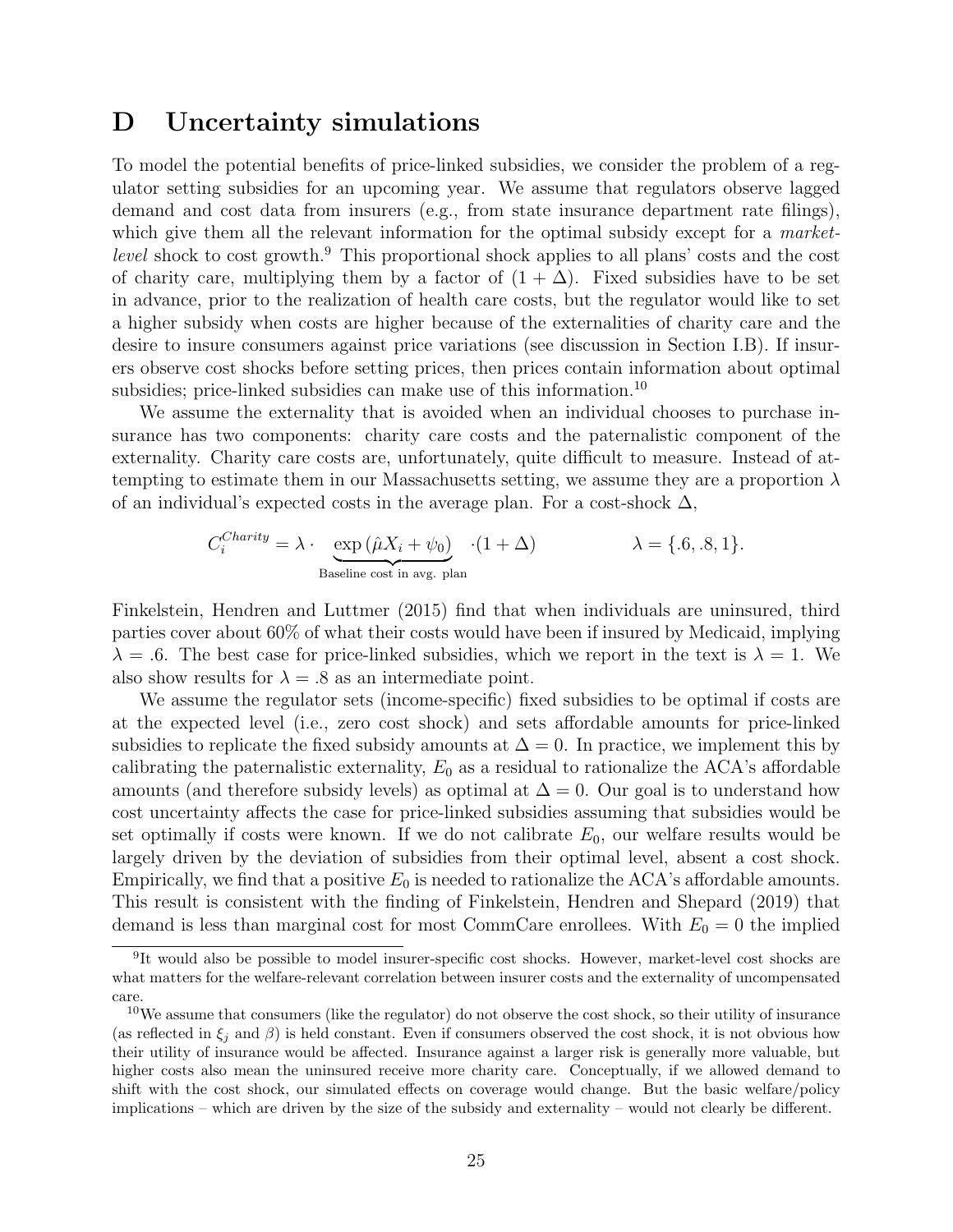over-subsidizing of insurance would mean that the additional people insured under fixed subsidies would be a loss to the government, where really that loss is due to an affordable amount that is too high given the externality.

#### D.0.1 Prices and Coverage Rates

Figure [4a](#page-26-0) shows the price of the cheapest plan and the average subsidy for 2011 across values of the cost shock (on the x-axis) for each subsidy policy. Unsurprisingly, prices (shown in solid lines) increase with costs under both policies. They increase slightly faster under price-linked subsidies.<sup>[11](#page-0-0)</sup> The figure illustrates how subsidies (shown in dashed lines) move quite differently under the two policies. Subsidies increase in tandem with the cost shock under price-linked subsidies, but are flat under the fixed policy (aside from small changes in the average, driven by changes in the income composition of insured consumers).[12](#page-0-0)

Figure [4b](#page-26-0) shows the impacts on the share of eligible people who purchase insurance. Price-linked subsidies stabilize the insurance take-up rate (at about 40%) across cost shocks since they hold fixed consumer premiums for the cheapest plan, regardless of whether insurer prices rise or fall. However, under fixed subsidies coverage varies substantially: it is much higher (up to 70%) with a negative cost shock and lower (down to 19%) with a positive shock. Of course, it is not clear whether price-linked subsidies' stabilization of coverage in the face of cost shocks is desirable: it may be optimal for fewer people to buy insurance when it is more expensive.

#### D.0.2 Welfare

The three panels of Figure [5](#page-27-0) show how public surplus changes with cost shocks under different assumptions on  $\lambda$ , which captures how the externality scales with costs. (The bottom panel is the same as Figure 3 in the text.) Fixed subsidies (in blue) are preferred at zero cost shock in all cases.[13](#page-0-0) For non-zero cost shocks, the gap between fixed and price-linked subsidies narrows, particularly for larger values of  $\lambda$ . This occurs because the optimal subsidy gets farther from the fixed subsidy level as costs – and therefore the externality of uninsurance – diverge from expectations. If the externality increases one-for-one with costs  $(\lambda = 1)$ , price-linked subsidies do better for cost shocks  $\geq 15\%$  or less than -12.5%. However, as

 $11$ On average a  $20\%$  cost shock is about \$75, so prices increase a little less than one-for-one with costs.

<sup>12</sup>We note that for the largest negative cost shocks that we simulate, prices under fixed subsidies fall slightly below the subsidy amount. In these cases, our calculations assume that insurers can charge "negative premiums" – i.e., rebate the difference to consumers. The ACA does not allow negative premiums, but implementing these does not seem infeasible. Rebates to consumers could be accomplished either via direct payments or via tax rebates (similar to the way the ACA's mandate penalty works). If rebates were not allowed, then fixed subsidies could also distort pricing incentives for highly negative cost shocks, since insurers would have no incentive to lower prices below the subsidy amount. This is not a major issue for the range of shocks we consider (where average subsidies are always less than the minimum price), but it could become important for even larger negative shocks.

<sup>&</sup>lt;sup>13</sup>With the differing values of  $\lambda$ , the calibrated fixed externality  $E_0$  differs, so the externality of inframarginal consumers is not the same under the 3 scenarios, which is why the levels of public surplus do not line up across graphs. However, in each case, the units of public surplus are dollars per eligible person per month.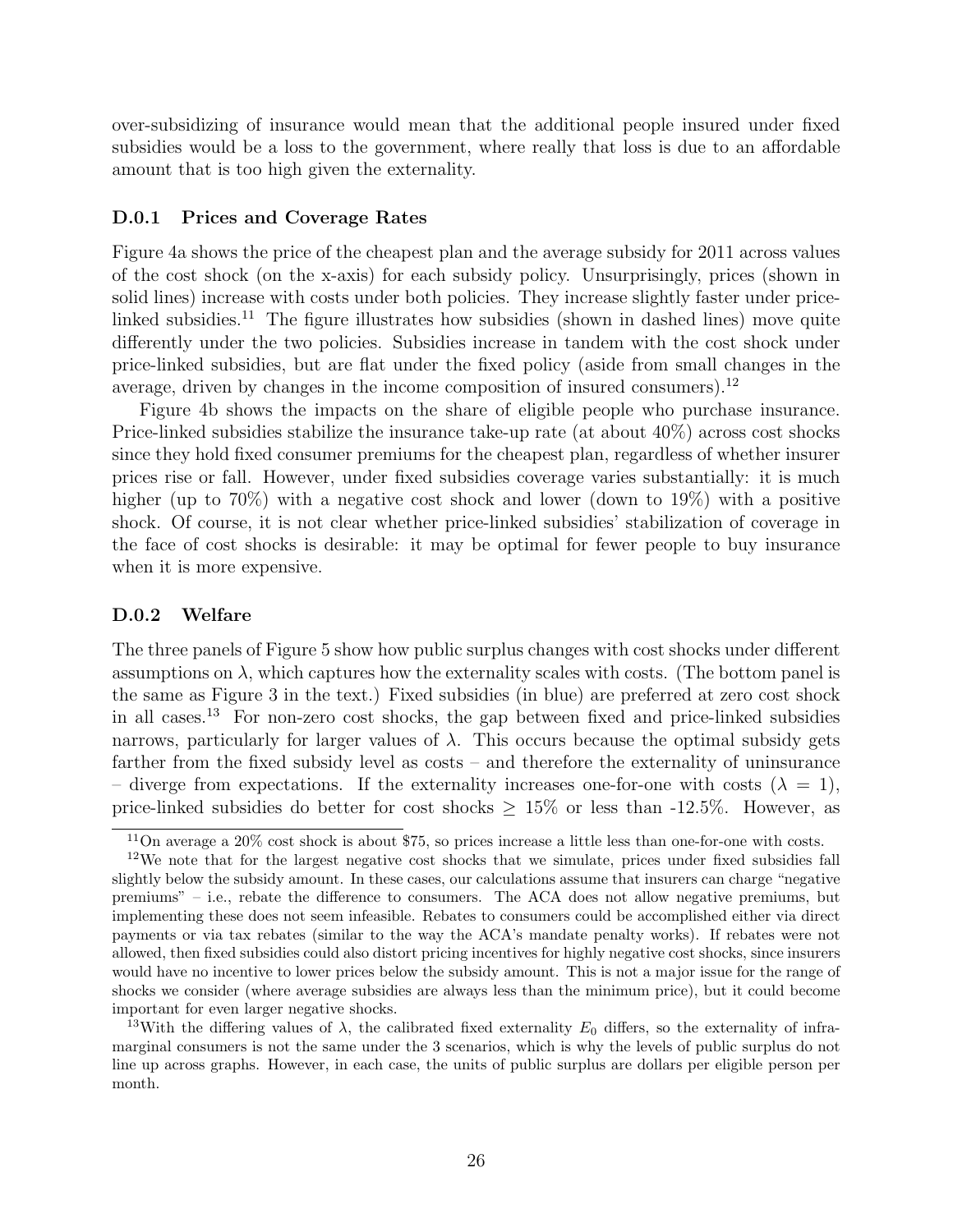<span id="page-26-0"></span>

Figure 4: Equilibrium under cost shocks

the externality increases less with costs (lower  $\lambda$ ), larger cost shocks are necessary to make price-linking better.

We then adjust the public surplus measure to include a cost of price variation to consumers, based on Equation [\(A.2\)](#page-4-0). This adjustment depends on the level of consumption, which we approximate using monthly income at the middle of a consumer's income bin, minus the average premium (or mandate penalty) they pay. For the priced difference  $(\Delta P)$ , we use the premium variation for the average plan relative to its premium at  $\Delta = 0$ . The cost of price variation also depends on the coefficient of relative risk aversion,  $\gamma$ . [Chetty](#page-31-4) [\(2006\)](#page-31-4) argues that  $\gamma \leq 2$ ; to consider the case most favorable to price-linked subsidies, we use  $\gamma = 2$ (dashed lines). We also consider a more extreme case of  $\gamma = 5$  (dotted lines), to capture the idea that society might have a strong concern about "affordability" or to proxy for factors like consumption commitments that increase local risk aversion [\(Chetty and Szeidl,](#page-31-5) [2007\)](#page-31-5). For both values of  $\gamma$ , the welfare losses from greater price risk to consumers are fairly small and do not substantially change our results  $-$  i.e., the dashed and dotted lines in [5](#page-27-0) are not very different from the solid lines. This is explained by the well-known fact that for reasonable risk aversion, utility is locally quite close to linear [\(Rabin,](#page-31-6) [2000\)](#page-31-6). The maximum premium variation we consider (about  $+/-$ \$75 per month) represents only about  $+/-$ 5% of average income, even for this low-income population. Based on this analysis, it seems that insuring consumers against price risk is a less important rationale for price-linked subsidies than the correlation between prices and the externality of charity care.

#### Results for 2009

Figure [6](#page-29-0) shows public surplus under fixed subsidies and under the minimum price-linked subsidy equilibrium in 2009, for cost shocks of different sizes. The results are qualitatively the same as 2011, but since the initial difference between the two subsidies is smaller, a

Note: These graphs show the equilibrium under price-linked and fixed subsidies for cost shocks of -20% to +20% of baseline. The left graph shows the price of the cheapest plan and the subsidy level. The right graph shows the share of consumers who purchase insurance.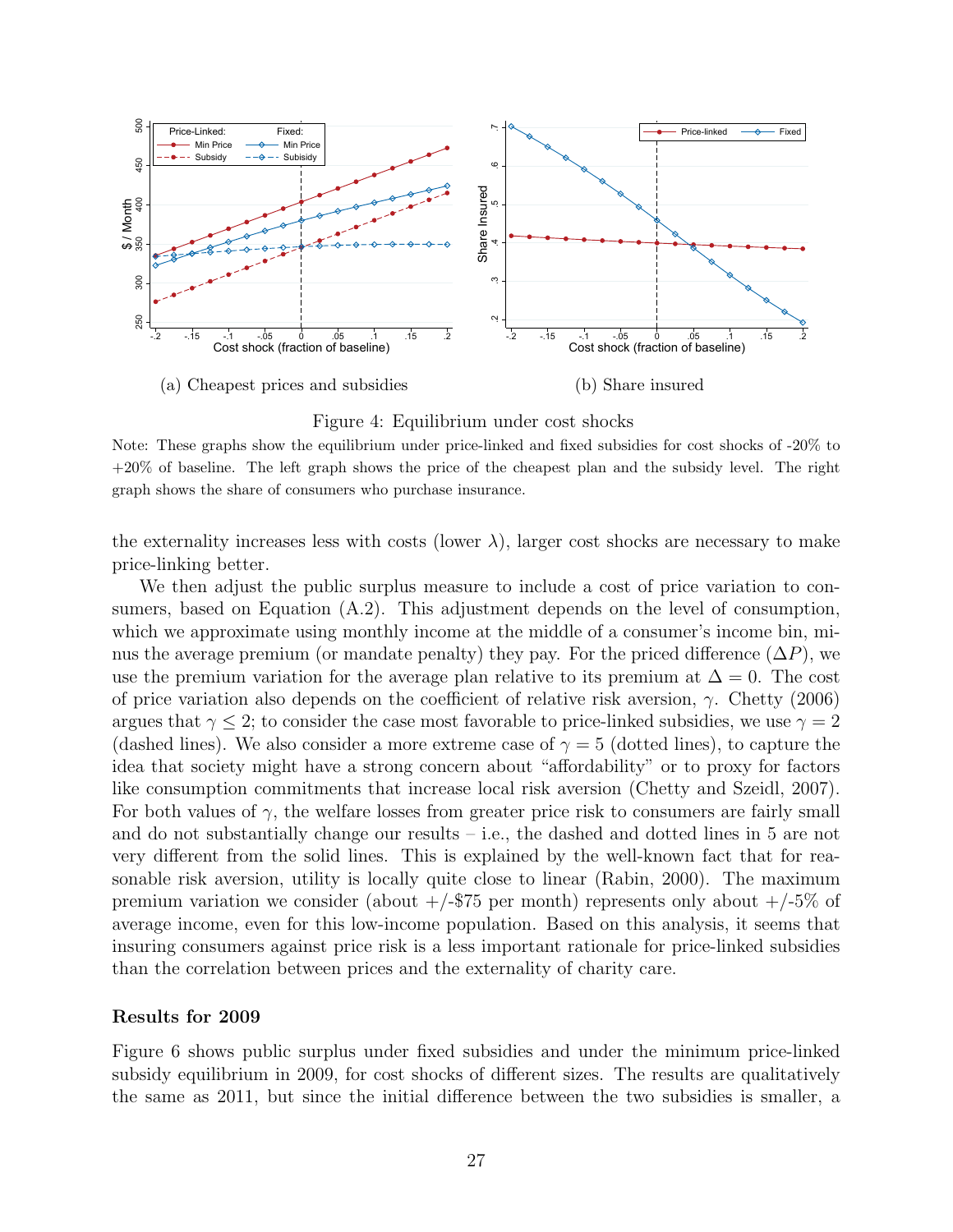<span id="page-27-0"></span>

Figure 5: Public surplus under cost shocks in 2011

Note: These graphs show public surplus (in dollars per month per eligible member) under price-linked and fixed subsidies for cost shocks of -20% to +20% of baseline. Each graph corresponds to a different assumption about how much the externality changes with costs. The dashed and dotted lines subtract a cost of pricing risk to consumers (using the method in Equation [\(A.2\)](#page-4-0)) with coefficients of relative risk aversion of 2 and 5, respectively.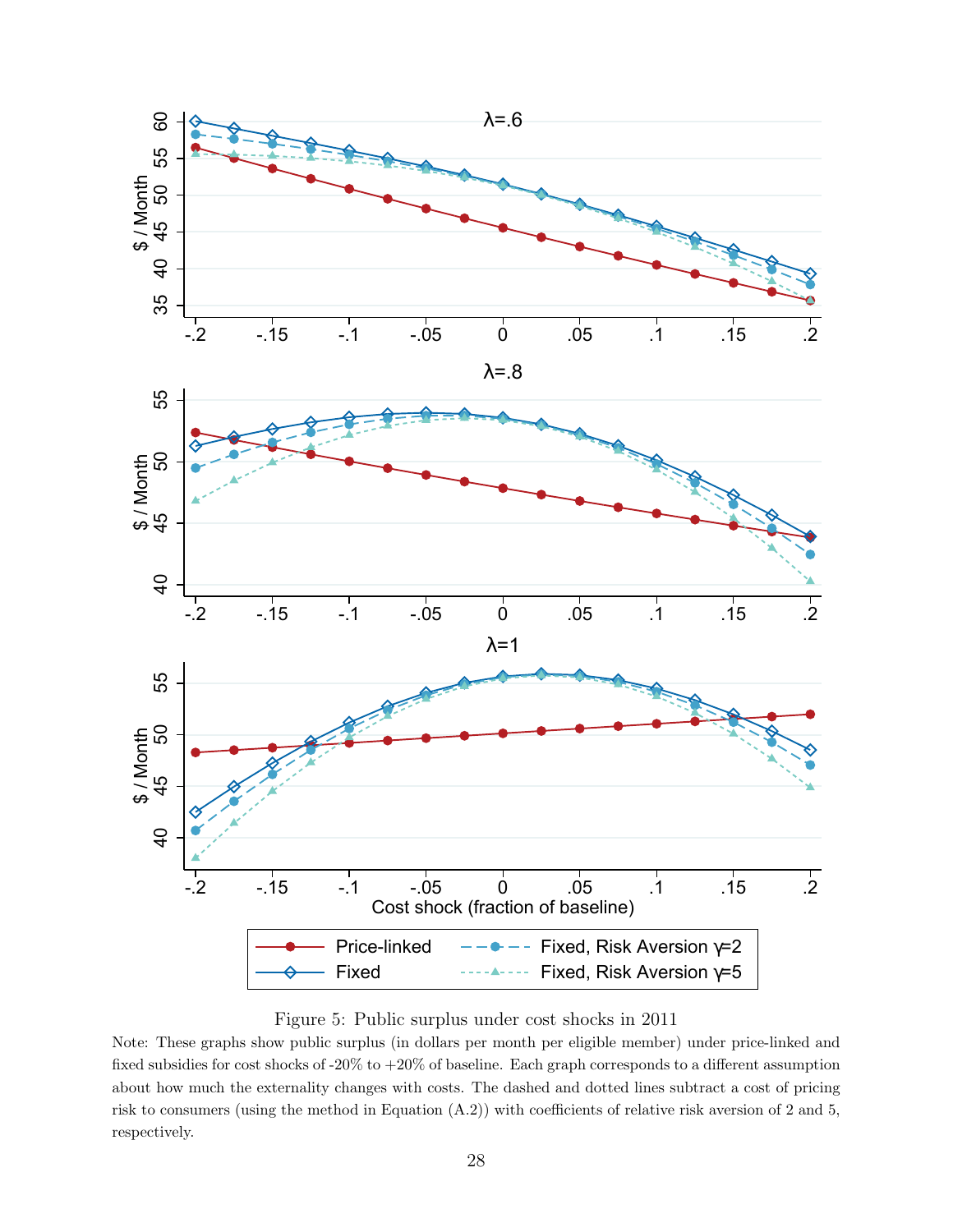smaller cost shock is required to make price-link subsidies better than fixed subsidies – typically a shock of between 5-10%.

#### Including insurer profits in welfare

Regulators may also include profits in their objective function. We repeat the comparison of fixed and price-linked subsidies under uncertainty for this more inclusive welfare definition. Doing so requires recalibrating the fixed component of the externality of uninsurance,  $E_0$ , since it is calculated based on the assumption that equilibrium subsidies are optimal and what is optimal depends on the objective function. In practice, we find that the calibrated  $E_0$  is often negative. This occurs because if the regulator cares about profits, they will want to subsidize purchases even if there is no externality because price (willingness to pay) is above cost, so there are social gains to the marginal purchase. Although a negative  $E_0$  seems non-intuitive, the uncertainty analysis only makes sense if baseline subsidies are optimal at zero cost shock, so we proceed with the estimated values.

Figure [7](#page-30-0) shows welfare including profits under fixed and price-linked subsidies for different cost shocks. Fixed subsidies do not do quite as well as without profits, but for  $\lambda = .8$  fixed subsidies are better than price-linked for cost shocks  $\leq 12.5\%$  and  $\geq -10\%$ .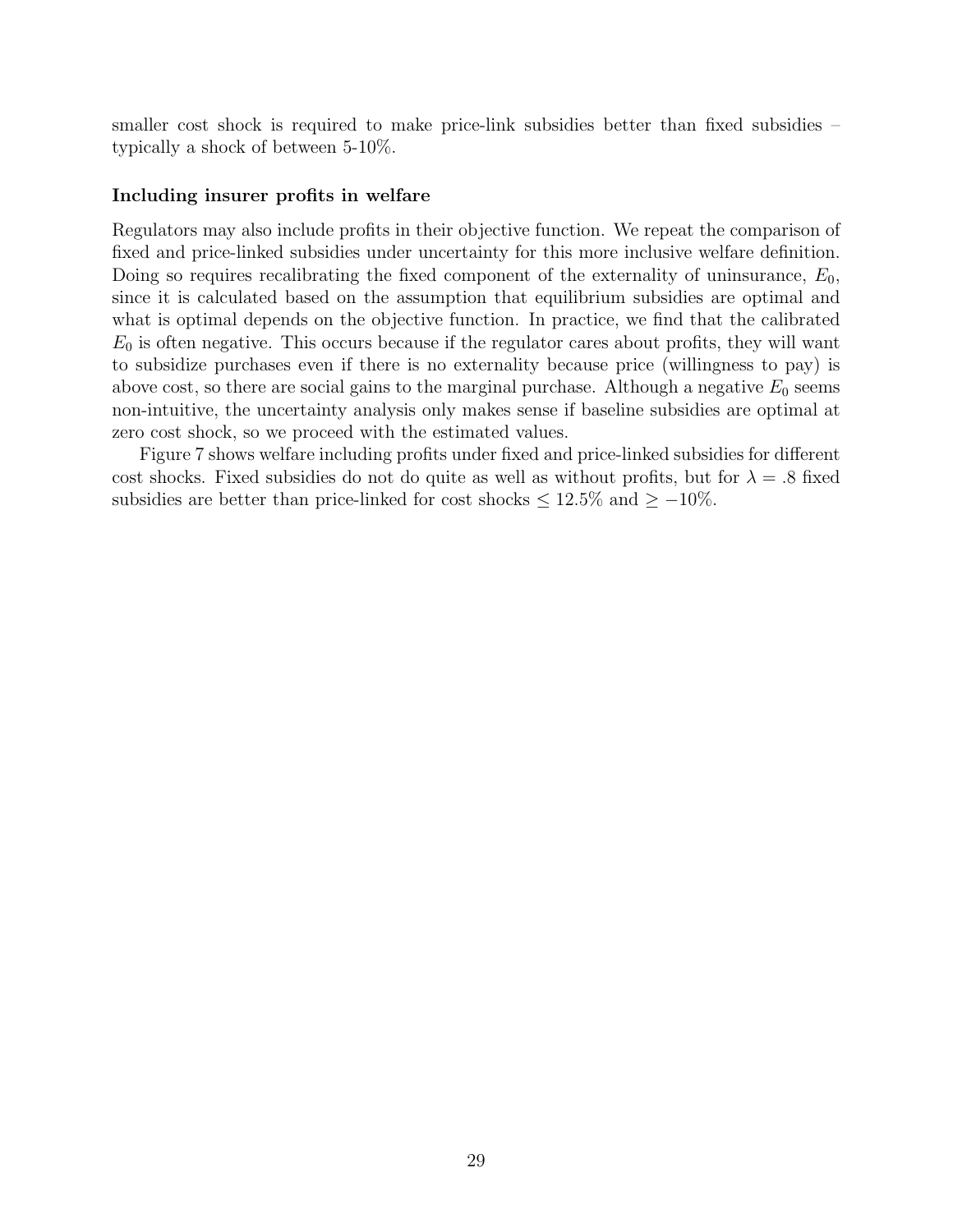<span id="page-29-0"></span>![](_page_29_Figure_0.jpeg)

Figure 6: Public surplus under cost shocks in 2009

Note: These graphs show public surplus under price-linked and fixed subsidies for cost shocks of -20% to +20% of baseline. Each graph corresponds to a different assumption about how much the externality changes with costs. The dashed and dotted lines are risk adjusted with factors of relative risk aversion of 2 and 5, respectively.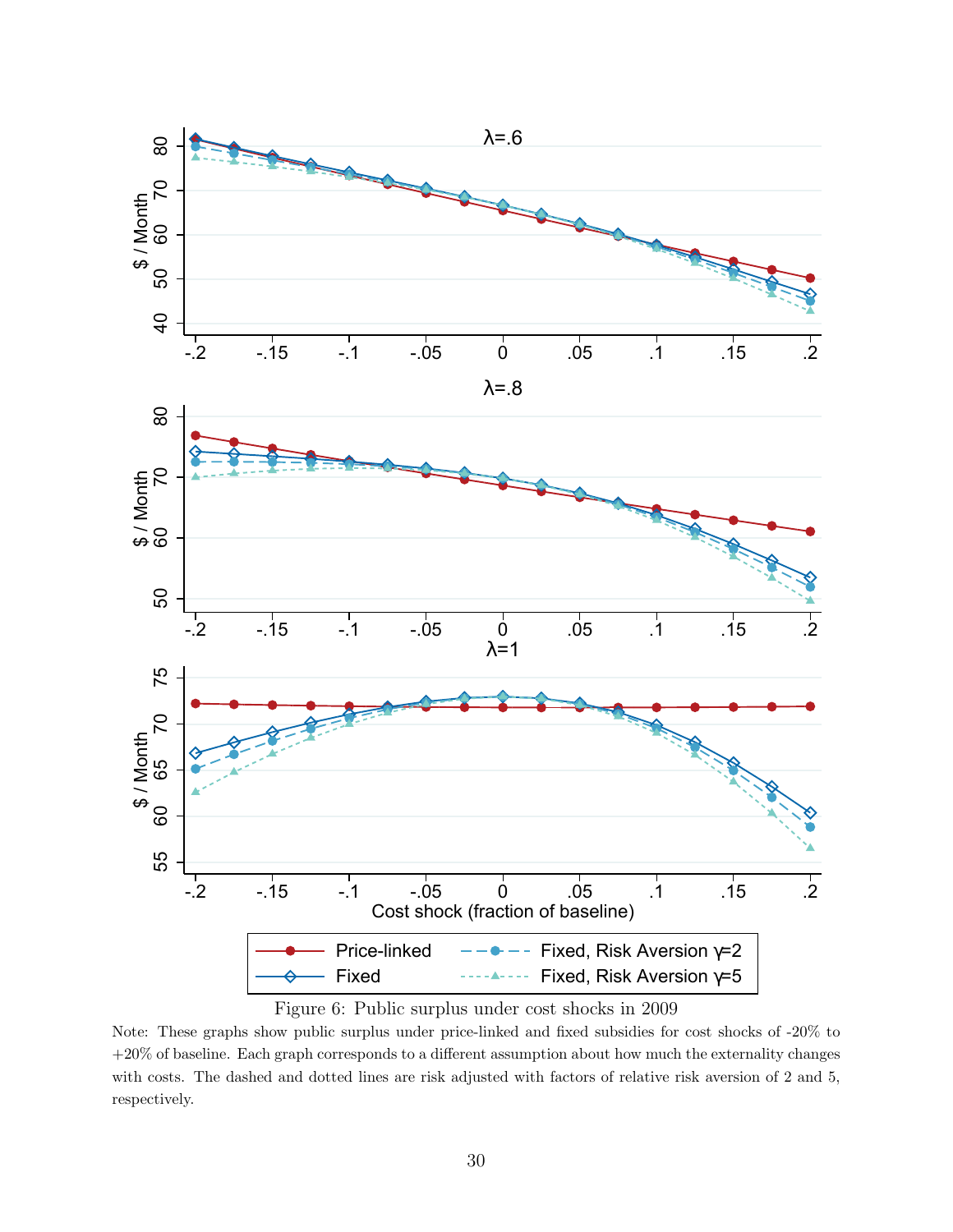<span id="page-30-0"></span>![](_page_30_Figure_0.jpeg)

![](_page_30_Figure_1.jpeg)

Figure 7: Public surplus plus profits under cost shocks in 2011

Note: These graphs show the sum of public surplus and profits under price-linked and fixed subsidies for cost shocks of -20% to +20% of baseline. Each graph corresponds to a different assumption about how much the externality changes with costs. The dashed and dotted lines are risk adjusted with factors of relative risk aversion of 2 and 5, respectively. 31